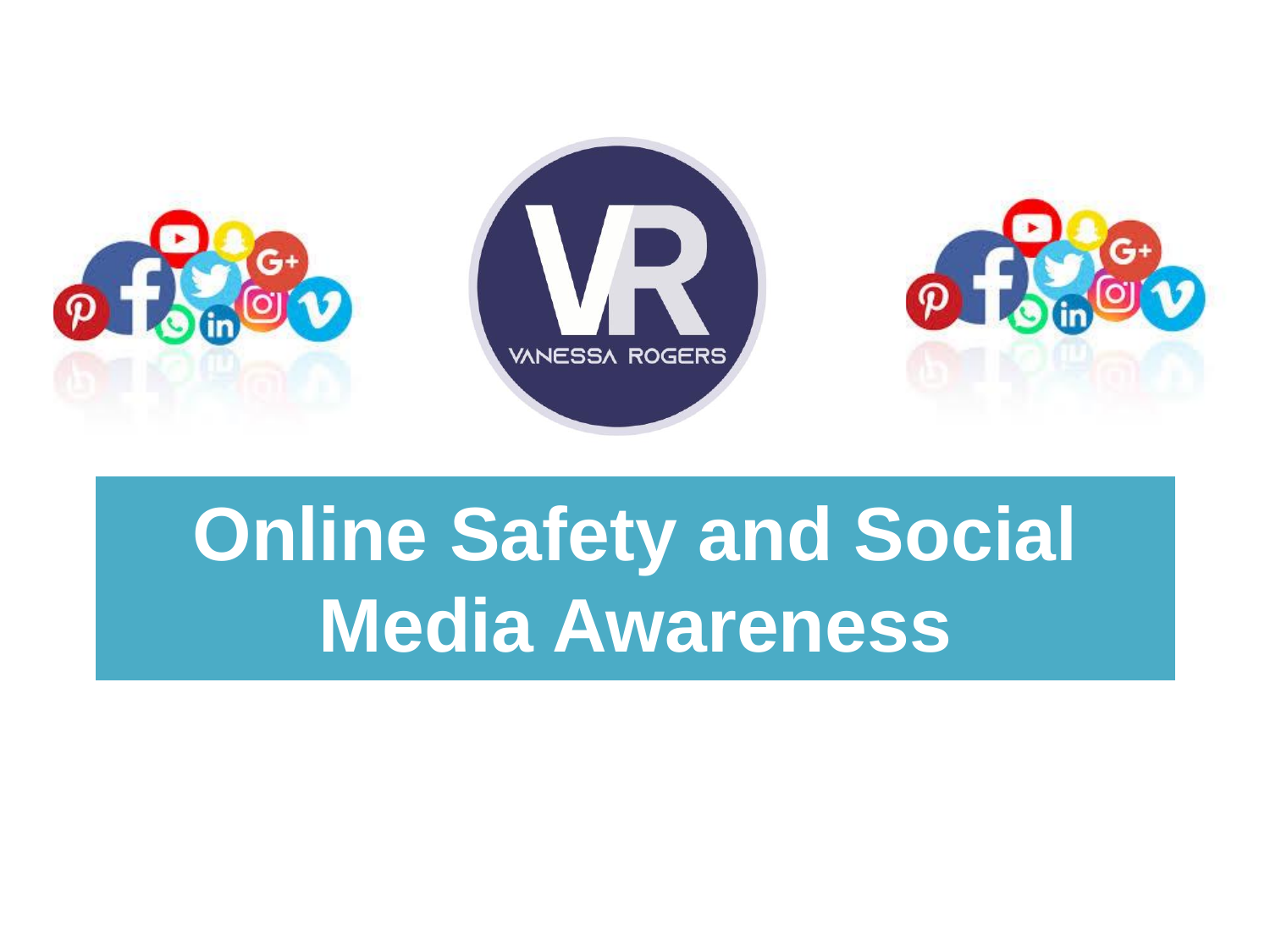#### **Aims**

- How and why children and young people use social media
- The impact of lockdown on interaction online
- Risks children and young people may encounter online:
	- bullying, 'trolling'
	- harmful content online ('bait out')
	- sharing personal content and sexting ( 'only fan page')
	- online grooming
- Talking at home and staying safe
- Where to go for more information and support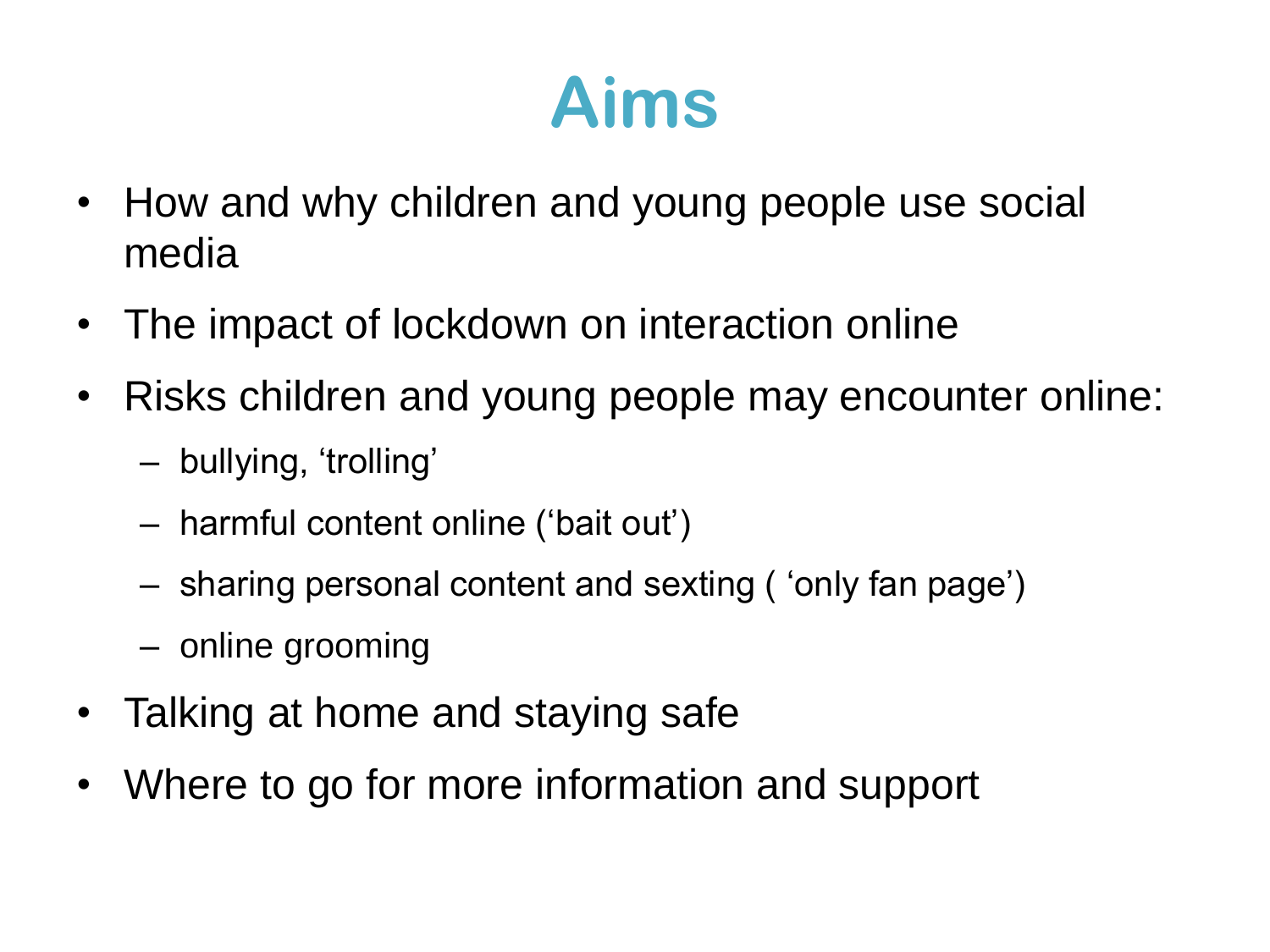#### **Setting the digital scene**

- 1. The UK population is 65.1 million, with 92.6% of us actively using the internet.
- 2. On average UK children have a phone by age seven, an iPad by age eight, and a Smartphone by the age of ten.
- 3. The average child spends 5 hours a day online.
- 4. 80% of the time young people spend on social media is on their phone.
- 5. 75% of children aged 10-12 in the UK have a social media account. This rises to 96% of 13-18 year olds.
- 6. Average adult in the UK has 3 social media accounts, the average teenager 7.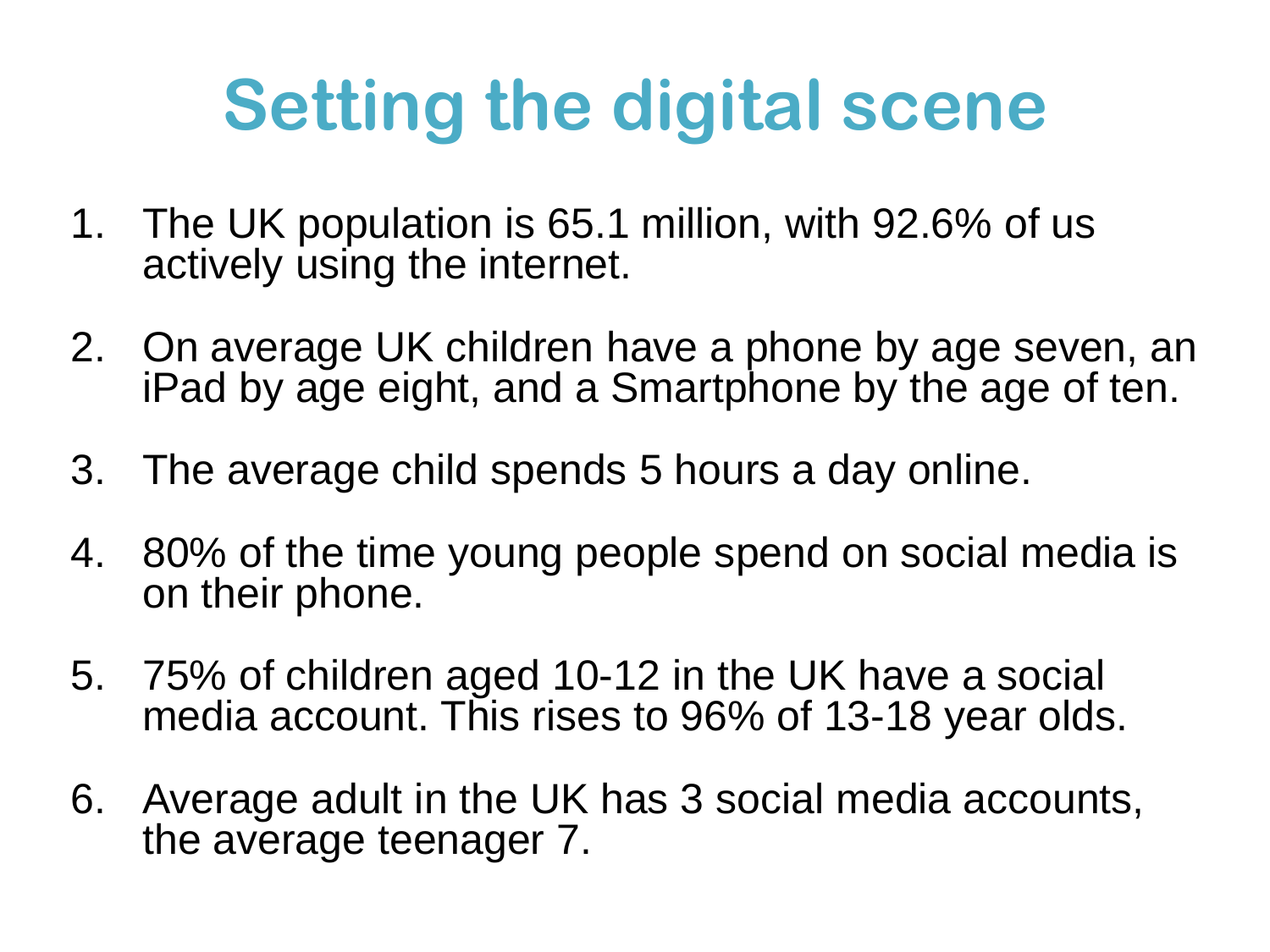# **Since lockdown?**

- During lockdown, children have had no choice but to facilitate 'social' time via a virtual world.
- YouTube is the most popular viewing platform for children & young people.
- Increase in online gaming; (three-quarters of 5– 15-year-olds) and most were regularly 'multiscreening'.
- Average 8.40 hours per day.
- Half of 9–16-year-olds in their bedroom away from adult supervision.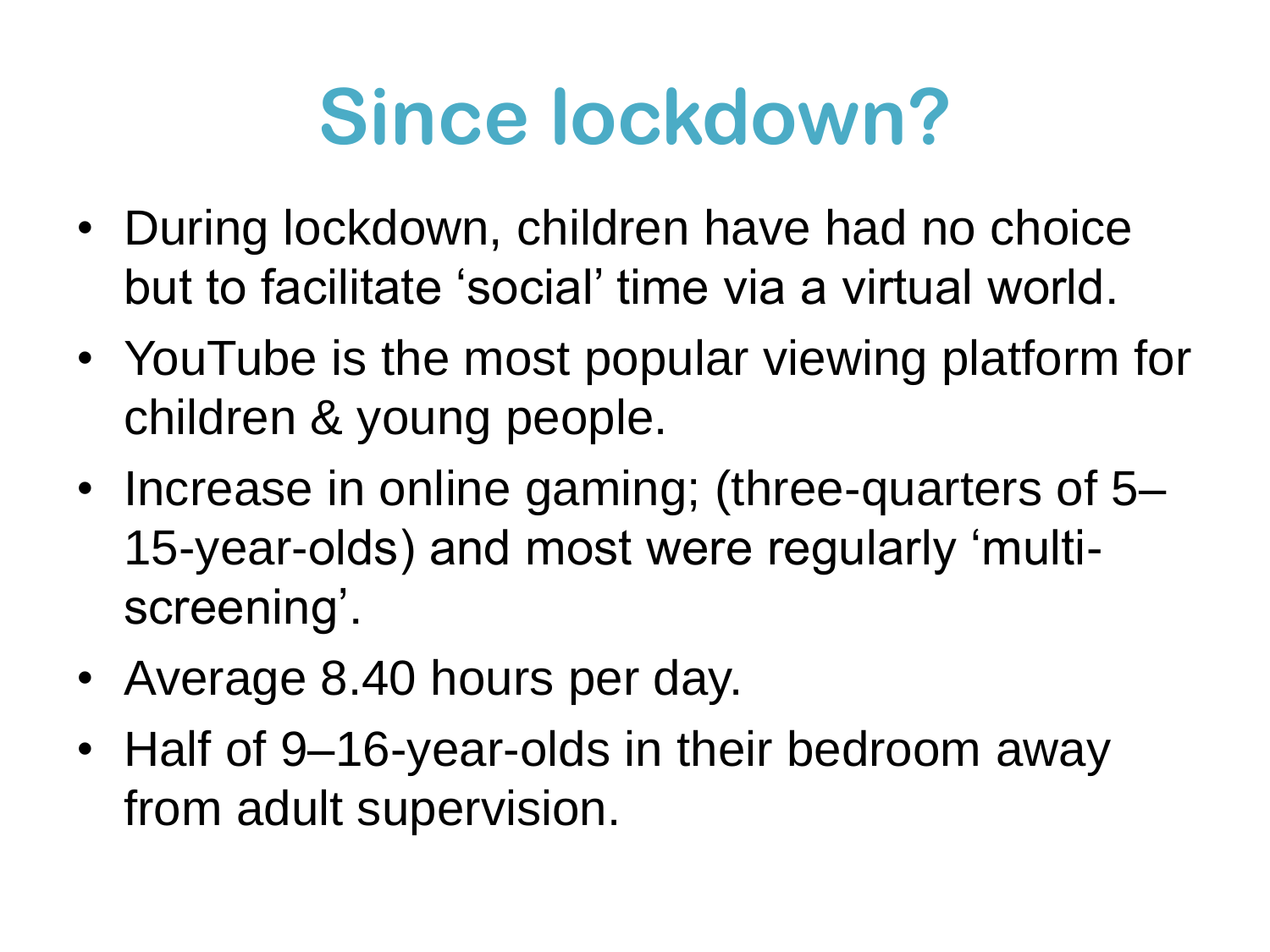# **Most popular?**

- Snapchat
- Instagram
- TikTok
- Gaming Roblox, Fortnite, Minecraft
- Free messaging services e.g. WhatsApp
- Facebook for 'old people'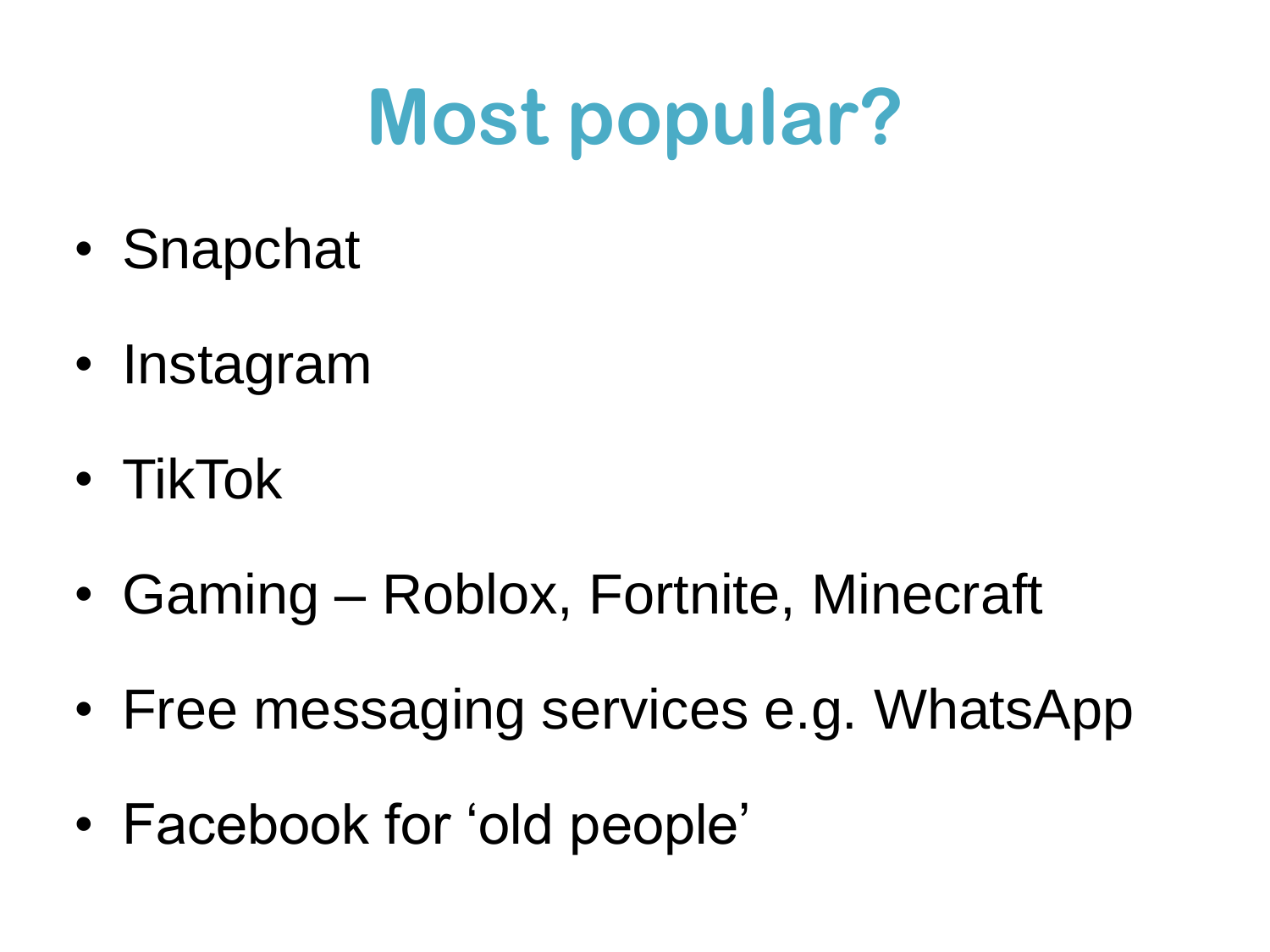# **Parental concerns**

- sharing personal information;
- sexual, pornographic and violent images;
- some forms of advertising;
- racist, discriminatory or hate-speech material;
- websites advocating unhealthy or dangerous behaviours, such as self-harm, suicide and anorexia;
- online bullying
- grooming; child sexual and criminal exploitation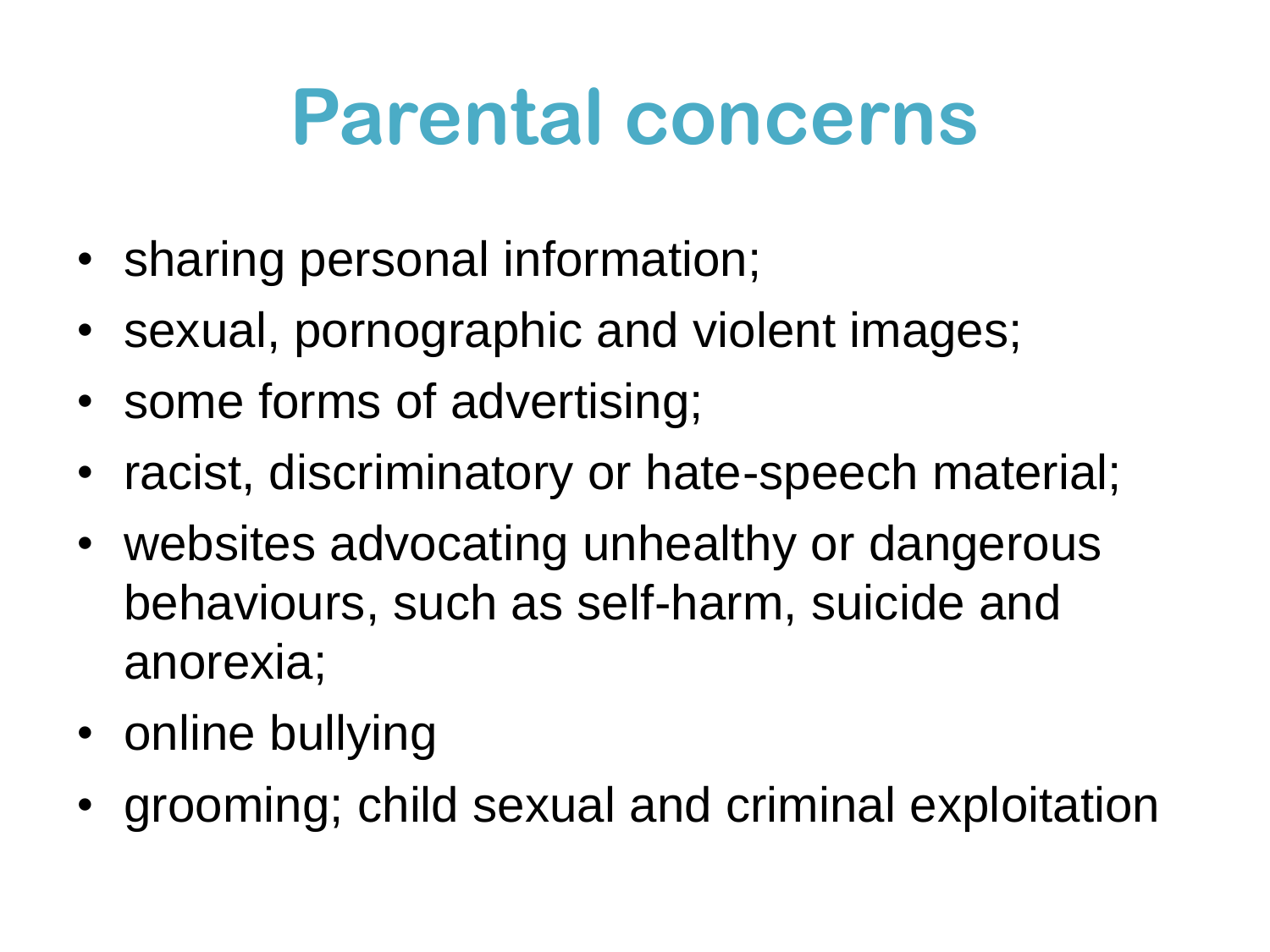#### **Parental Controls Internet providers**

- Internet providers in the UK provide their customers with free parental controls.
- These providers offer filter levels e.g. provides 'light', 'moderate' or 'strict' filter levels.
- Parents can :
- customise their parental controls.
- allow and block specific sites.
- set filter times.
- set limits for time online.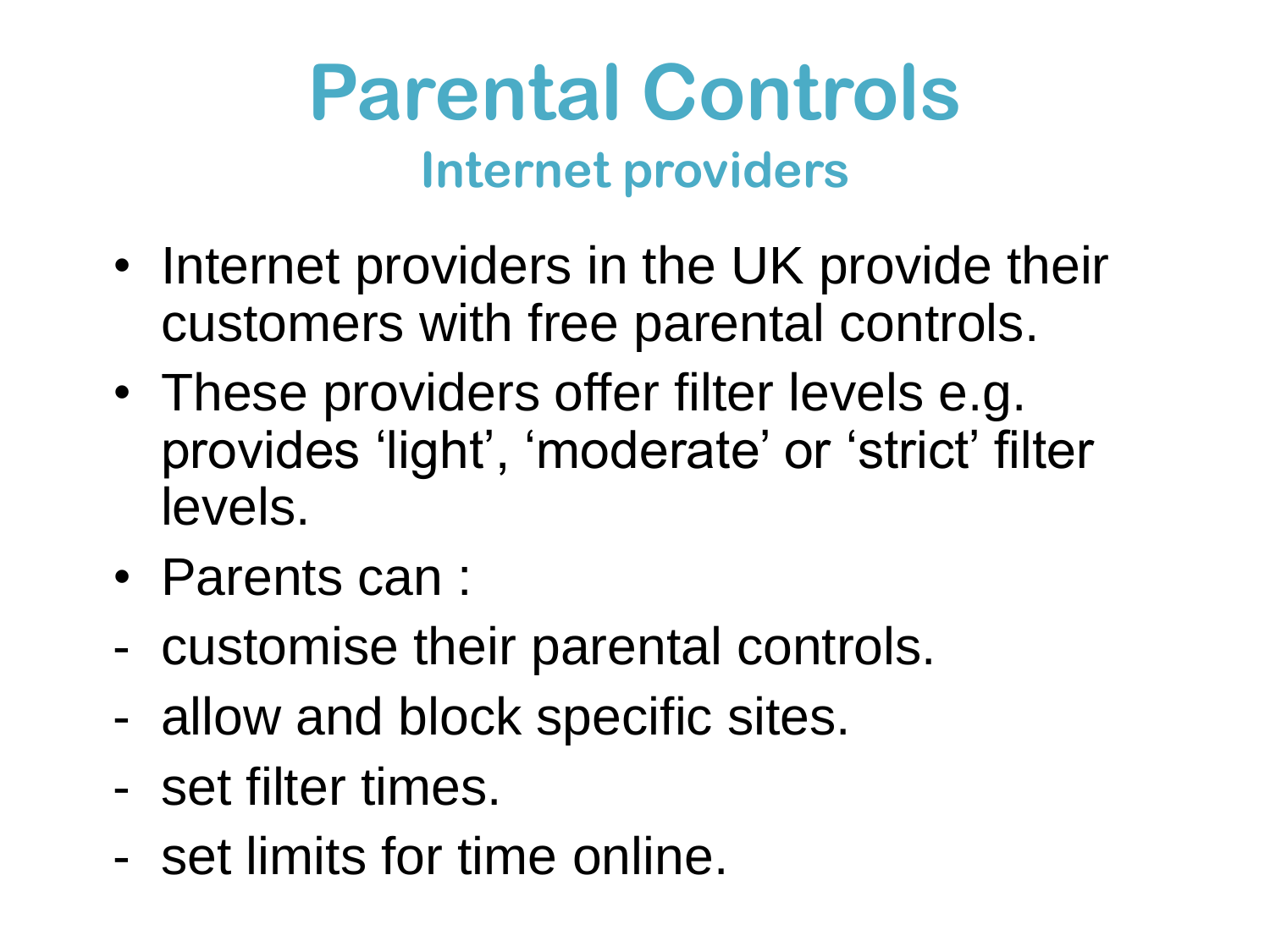#### **But, there is a downside:**

- 57% admit social media distracts them from doing homework
- 54% say it distracts from the people they're with
- 29% are regularly woken at night by a call, text, or notification
- 42% agree that social media takes away from time they could spend with friends in person
- 54% said they'd be a lot more worried if their parents knew exactly what they were doing on online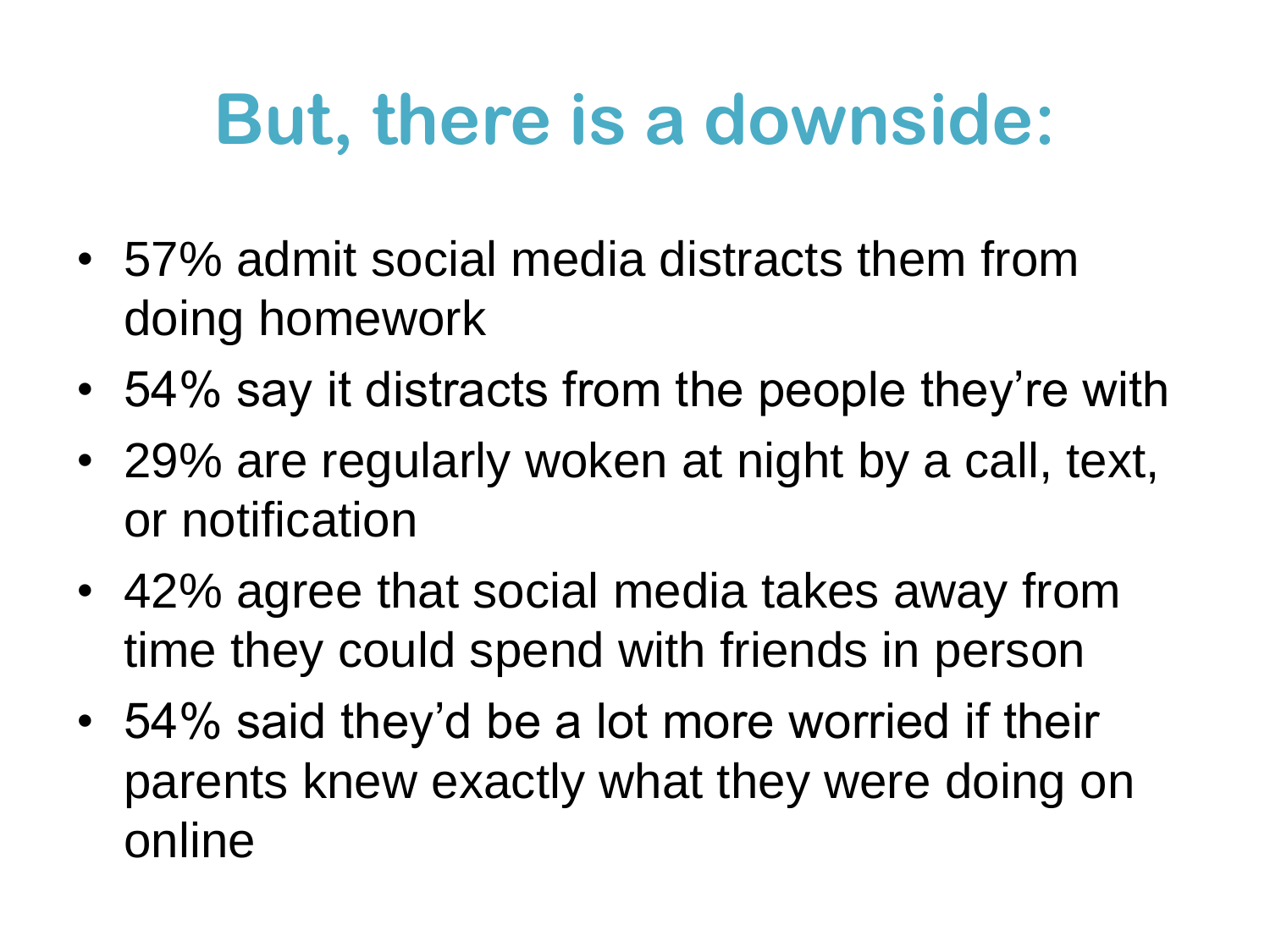# **Trolling?**

- 'Trolling' refers to the deliberate inflicting of hatred, bigotry, racism, misogyny, or other forms of targeted abuse online.
- Was known as 'Flaming' but if this term is used it is now more likely to mean a single angry exchange, unlike trolling that can intensify over time.
- Trolls often have more than one account.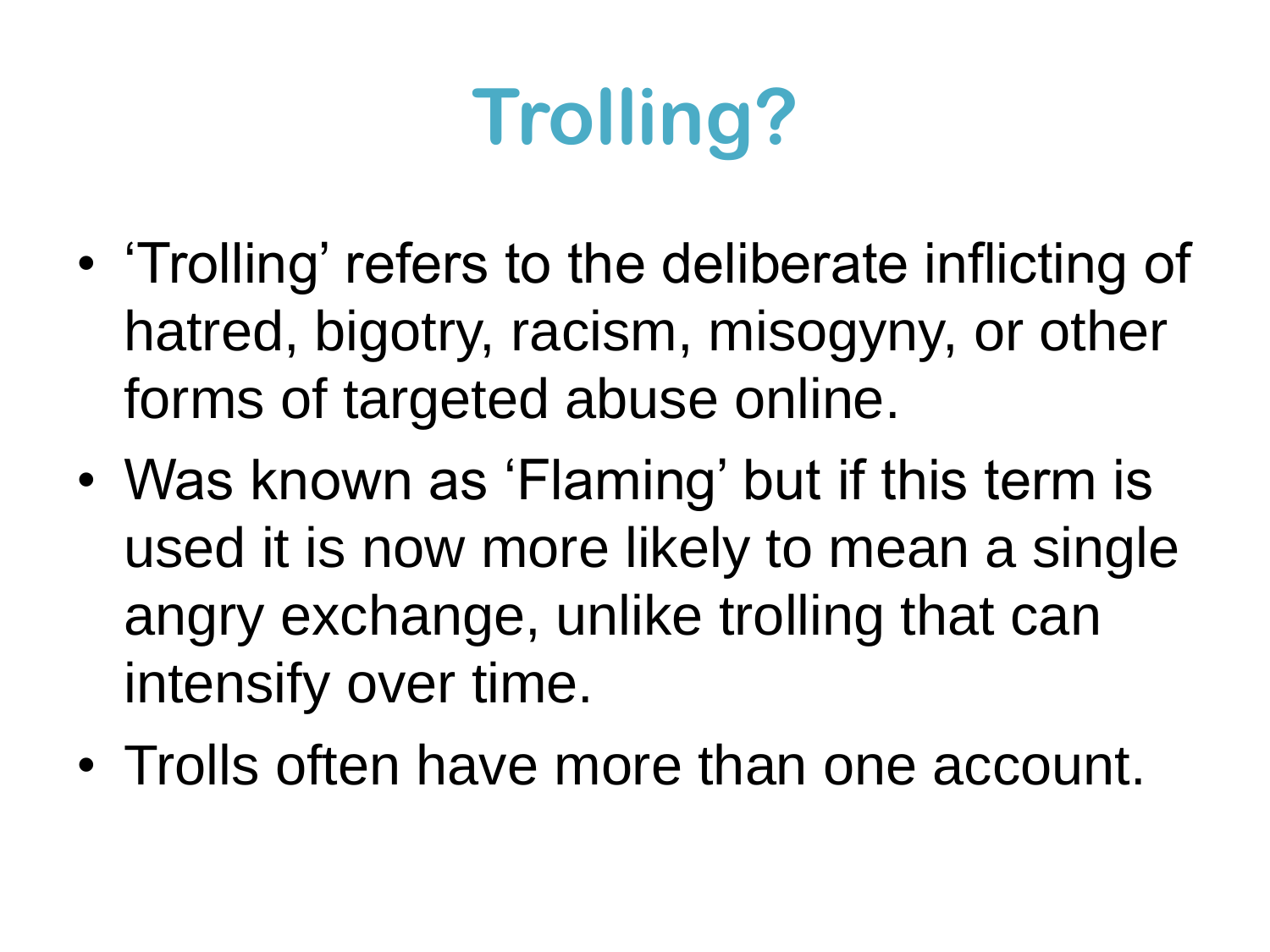39% had a nasty comment posted on their profile, 34% on a photo

68% sent a nasty private message

23% bullied in an online game

24% had private information shared

27% had photos/videos of them posted that they didn't like

# **Ditch the label survey**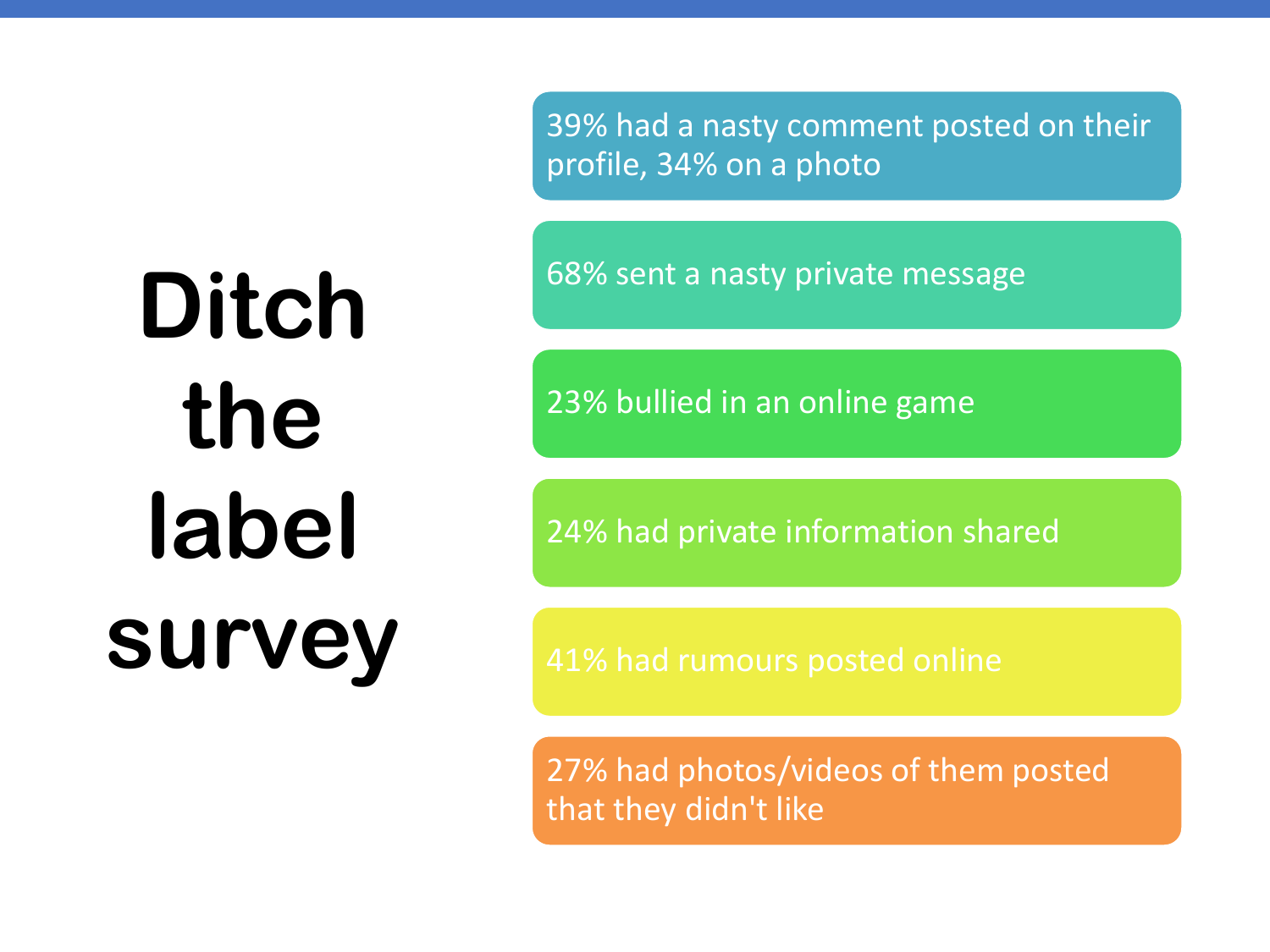#### **Body positivity #BoPo #filterdrop**

- Focus on health not size or shape
- What the body does not how it looks
- Showcase bodies of all sizes
- 'Real' bodies vs. 'edited' bodies
- Self-compassion quotes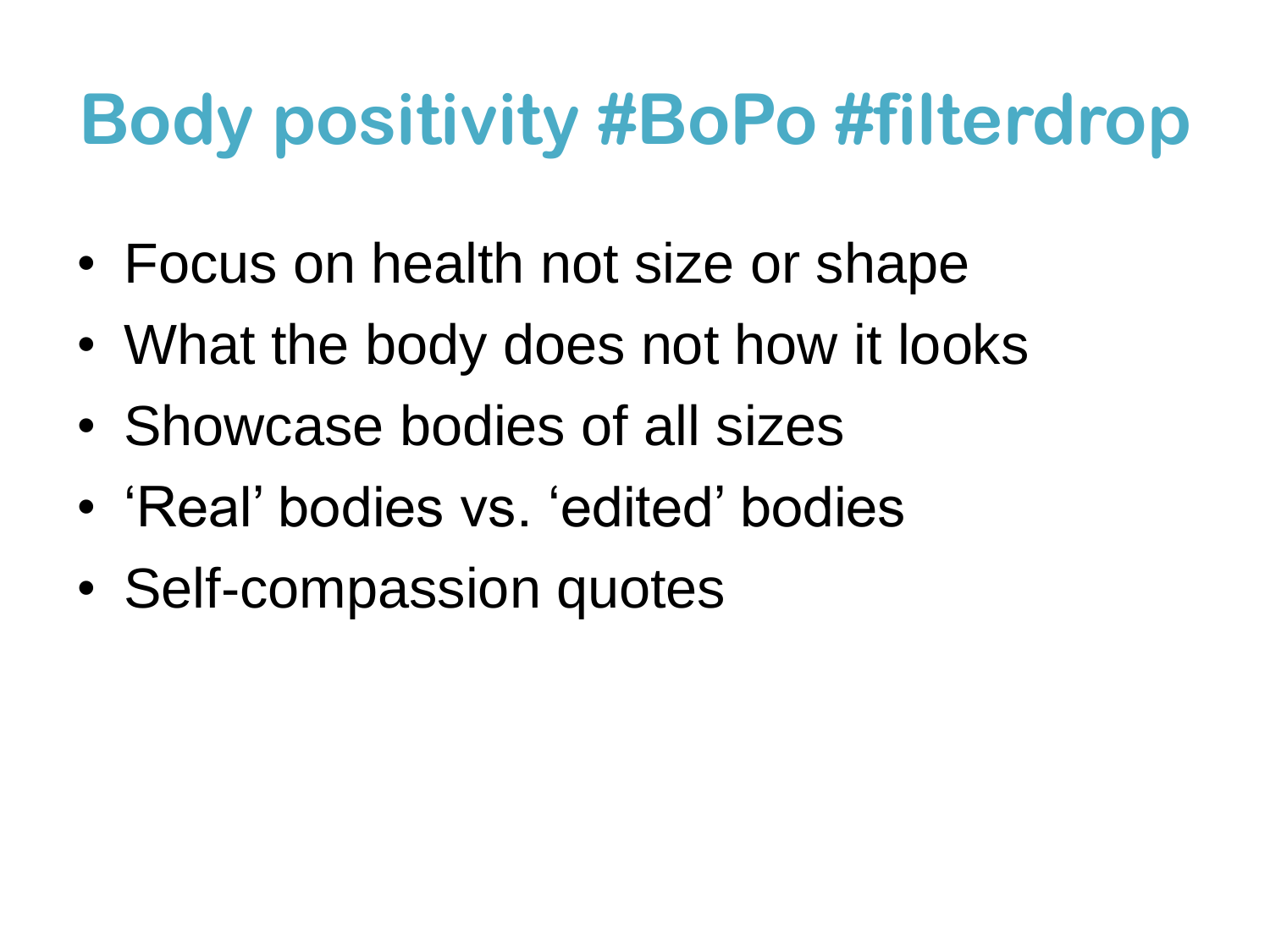# **Remind young people:**

- There is literally no such thing as the 'perfect' body
- Not everything you see on social media is real or what it seems
- Forget about the 'likes'
- Control notifications
- If it gets too much, take a break.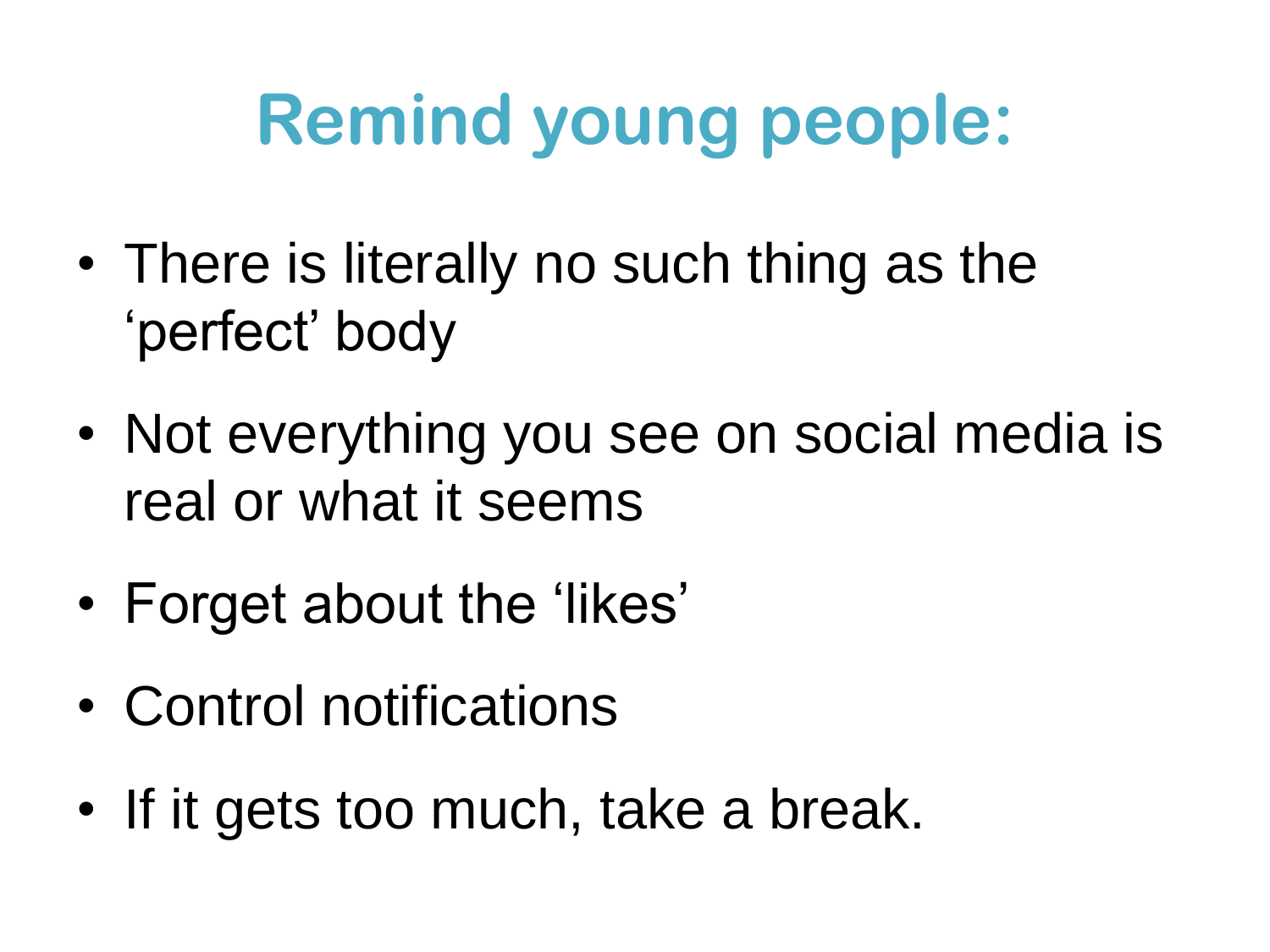# **At home promote**

- $\checkmark$  Being healthy and strong rather than thin
- $\checkmark$  Being kind to yourself
- Feeling good about yourself
- $\checkmark$  Accepting your body as it is
- $\checkmark$  Being proud of your achievements
- $\checkmark$  Not constantly comparing yourself unfavourably to others
- $\checkmark$  Following a range of role models and influencers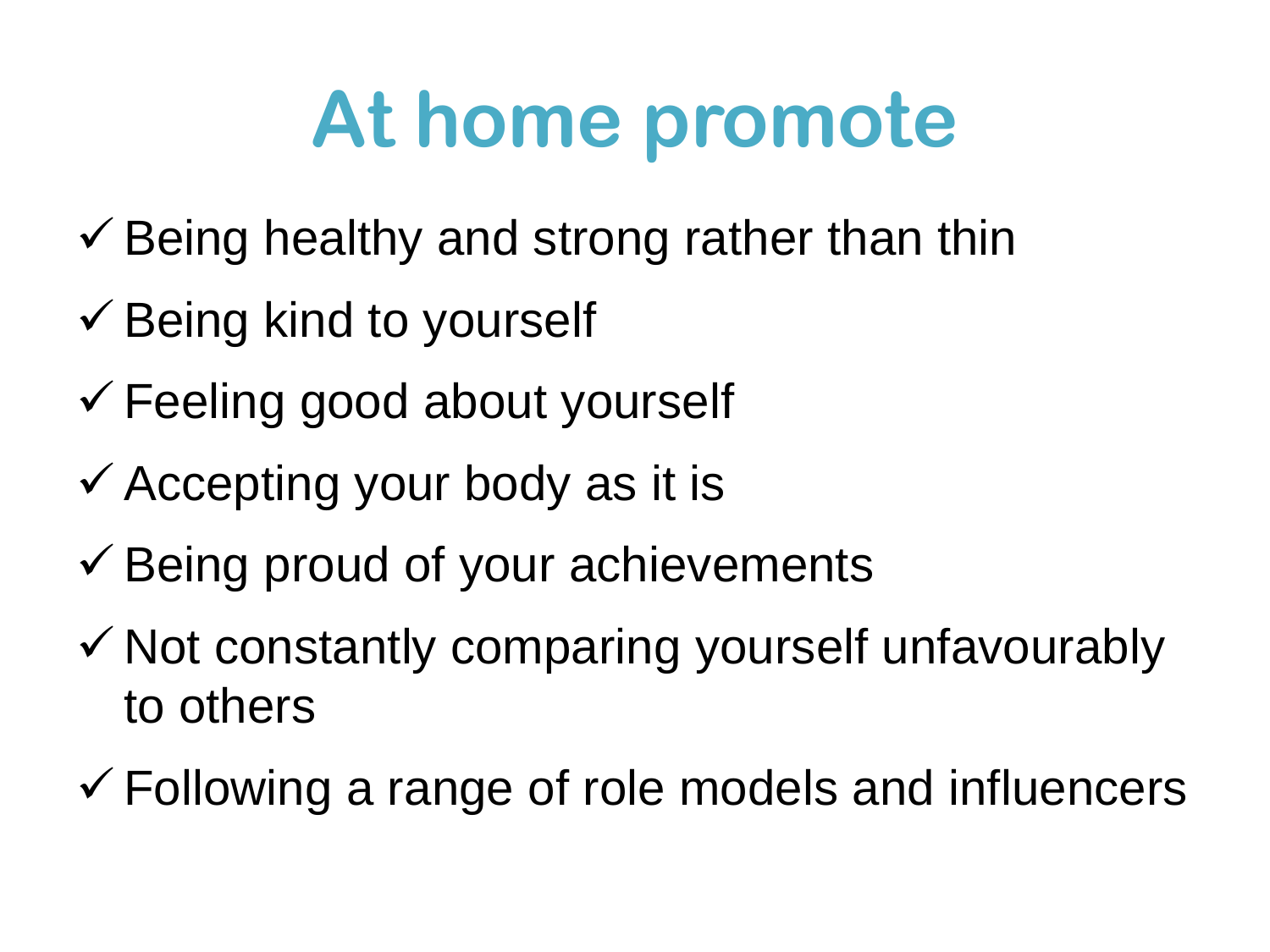#### **Inappropriate content**

- o Watched via YouTube, Snapchat and even Twitter
- o Intimate images shared on Instagram
- o Live streaming on video platforms
- o Creating contact as well as consuming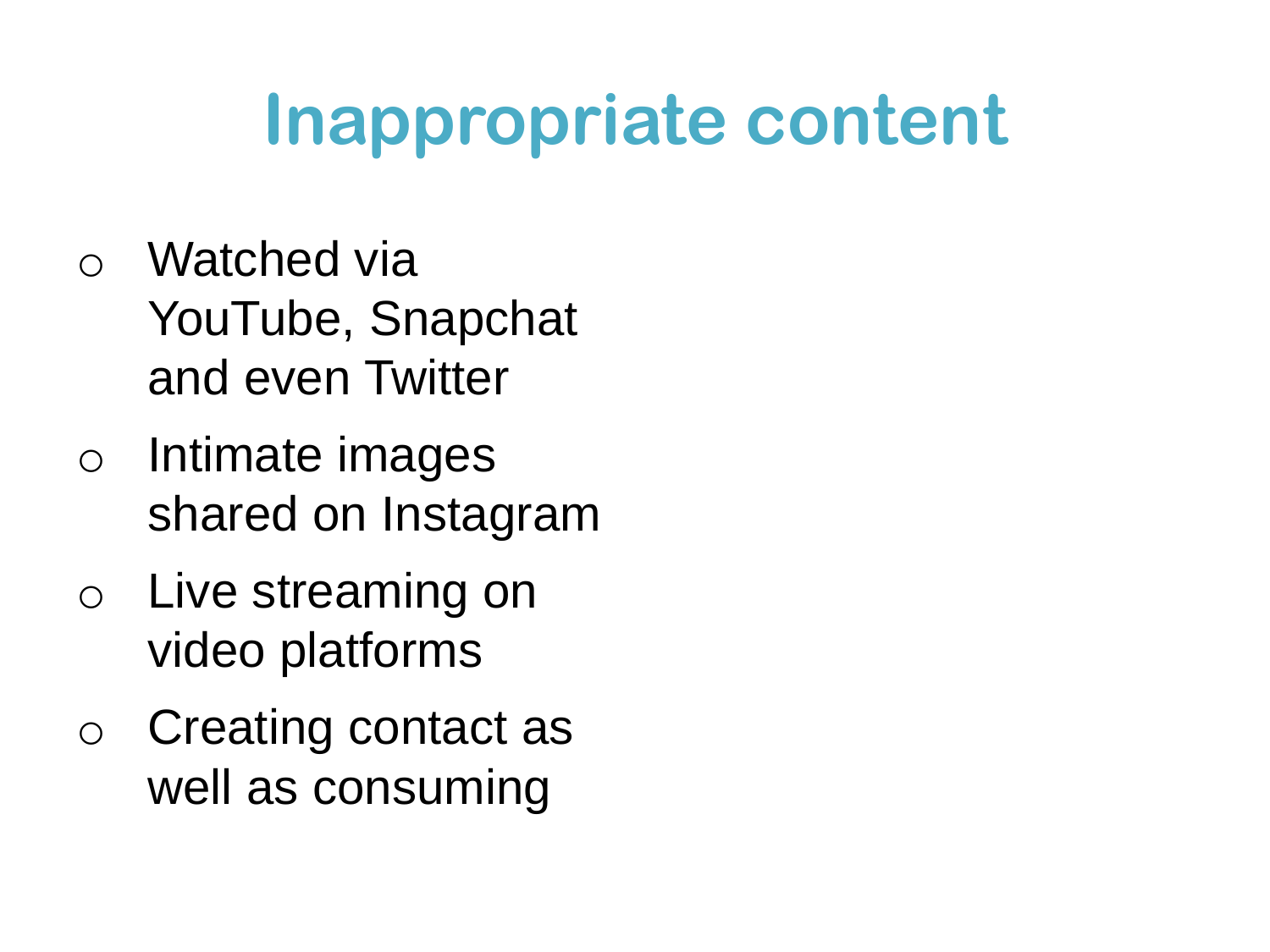#### **Rise in consumption of pornography**

It is estimated that over 20 million people in the UK regularly watch porn

4 in 10 accessing legal porn sites are thought to be under 18

Concerns that it impacts on expectations of relationships, sex, body image

Can impact negatively on mental health

How much is too much?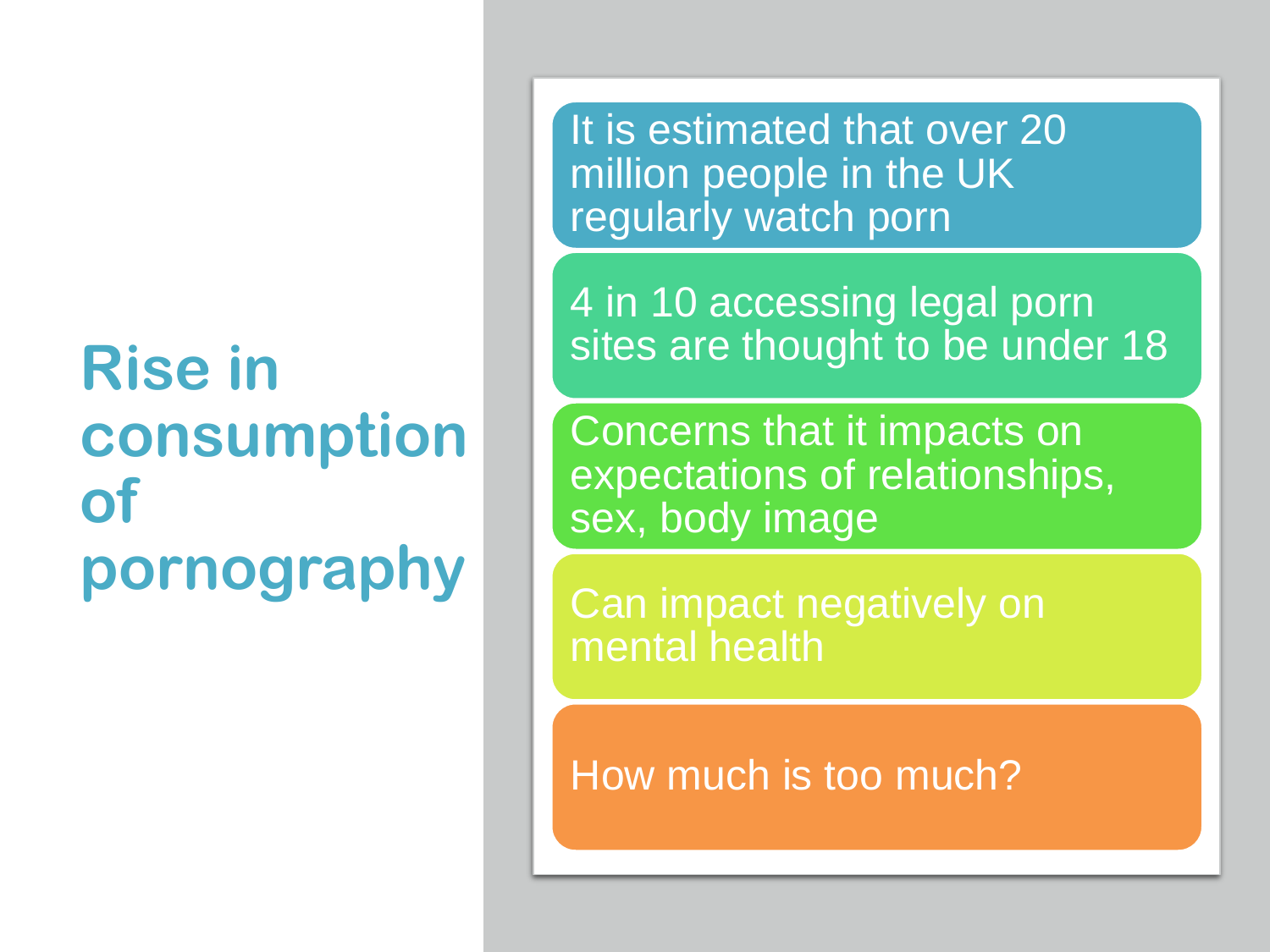#### **Concerns include:**

- Repeated viewing may make children "de-sensitised" to pornography, with young people often seeing it as realistic.
- Sexual acts previously considered specialist and fringe are now considered mainstream and common online.
- Negative impact on understanding of sexual consent and personal boundaries.
- Encourages stereotyping of women/girls and men/boys
- Potential impact on body image as young people compare themselves to porn.
- Risks of grooming and child sexual exploitation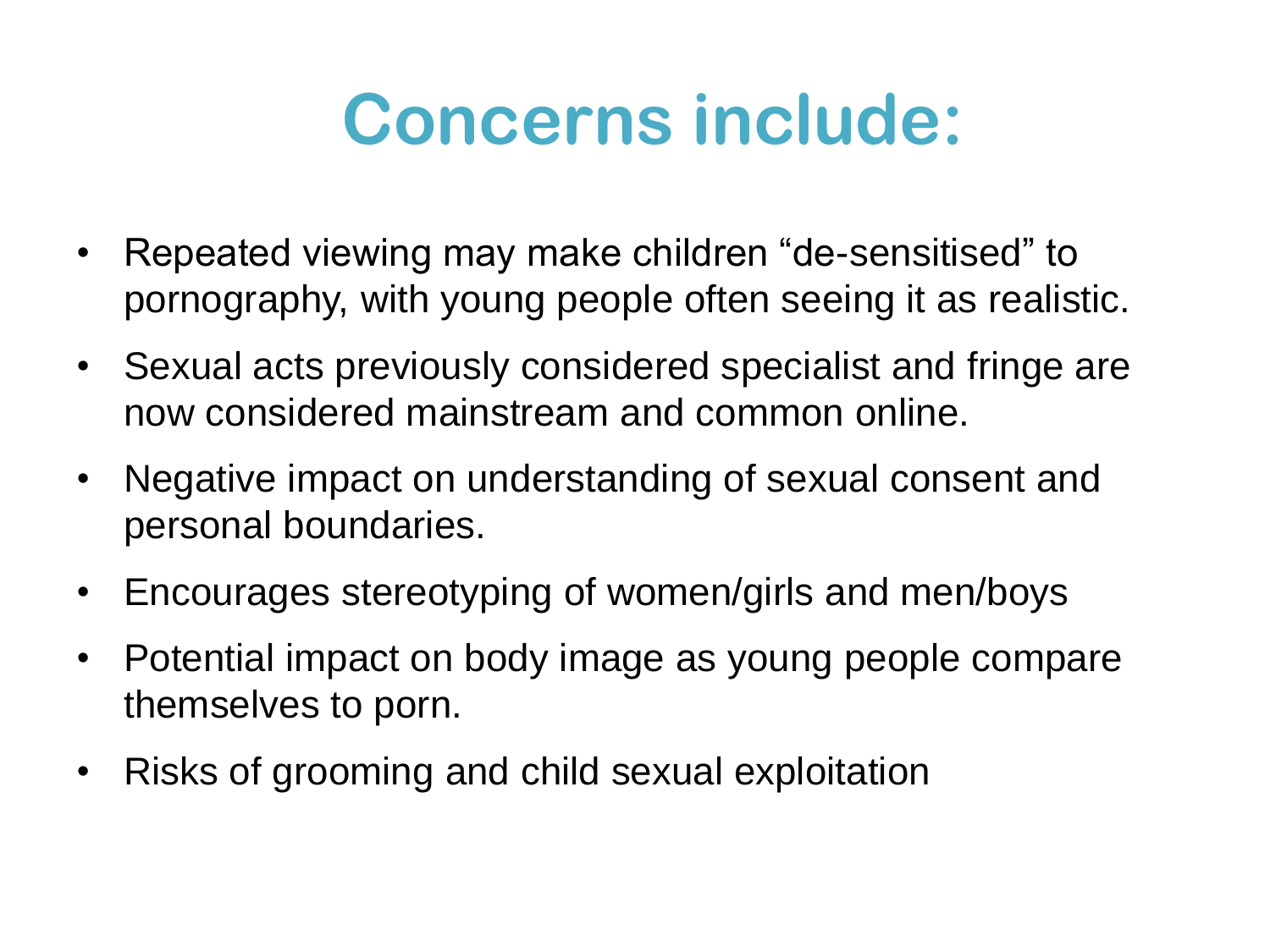#### **Recent concerns**

- OnlyFans users must be 18 years+ BUT;
- BBC #Nudes4Sale investigated the rise of under 18's selling explicit content not just on OnlyFans but Twitter and Snapchat Premium
- Use fake ID to get round age verification
- Creators can make as much as £30,000 a month
- Think they can make easy money, but don't realise this is a very small percentage
- Can be exploited from there.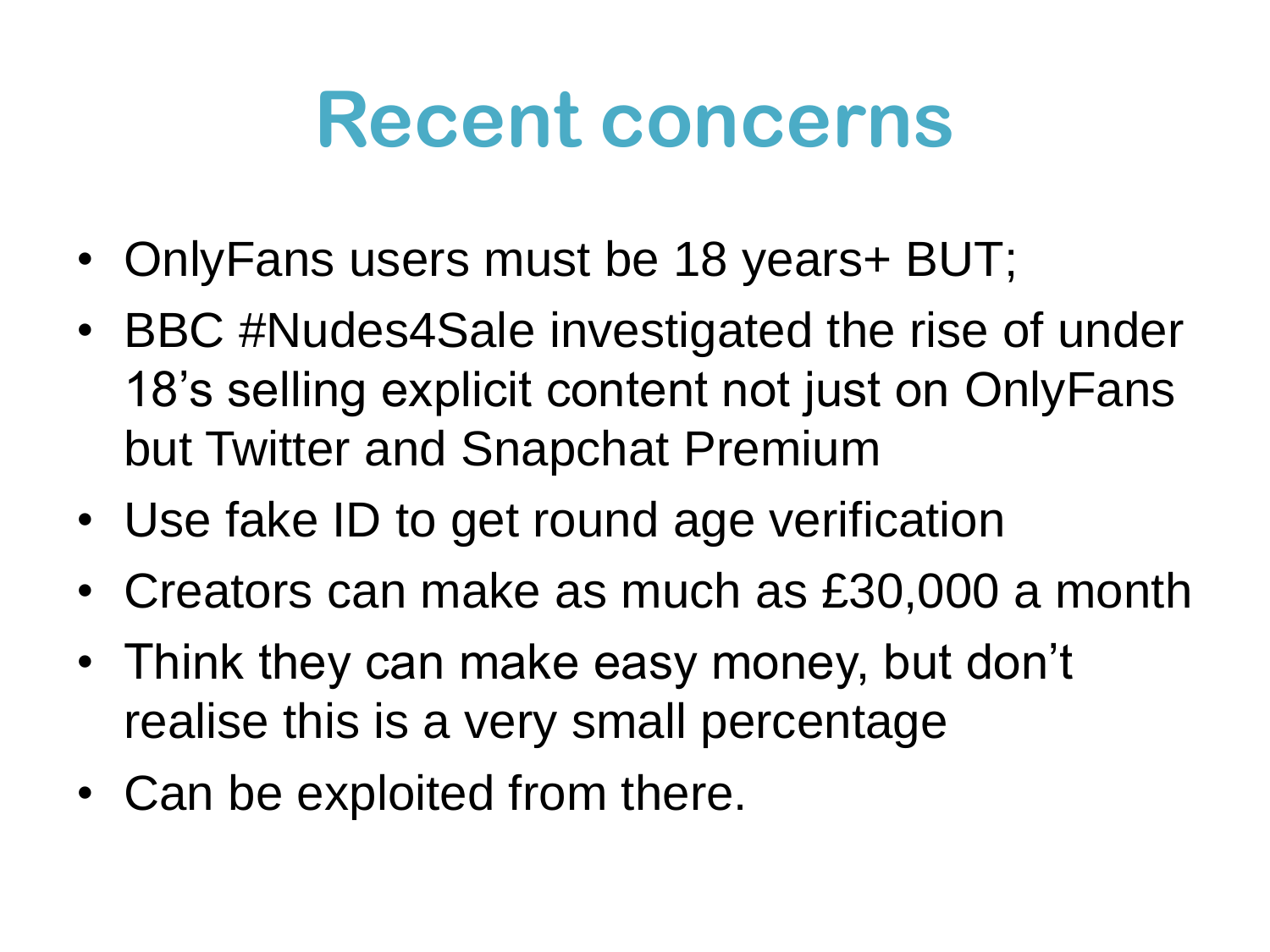# **Statutory RSE curriculum In school**

- the impact of viewing harmful content.
- that specifically sexually explicit material e.g. pornography presents a distorted picture of sexual behaviours, can damage the way people see themselves in relation to others and negatively affect how they behave towards sexual partners.
- that sharing and viewing indecent images of children (including those created by children) is a criminal offence which carries severe penalties including jail. (DfE 2019)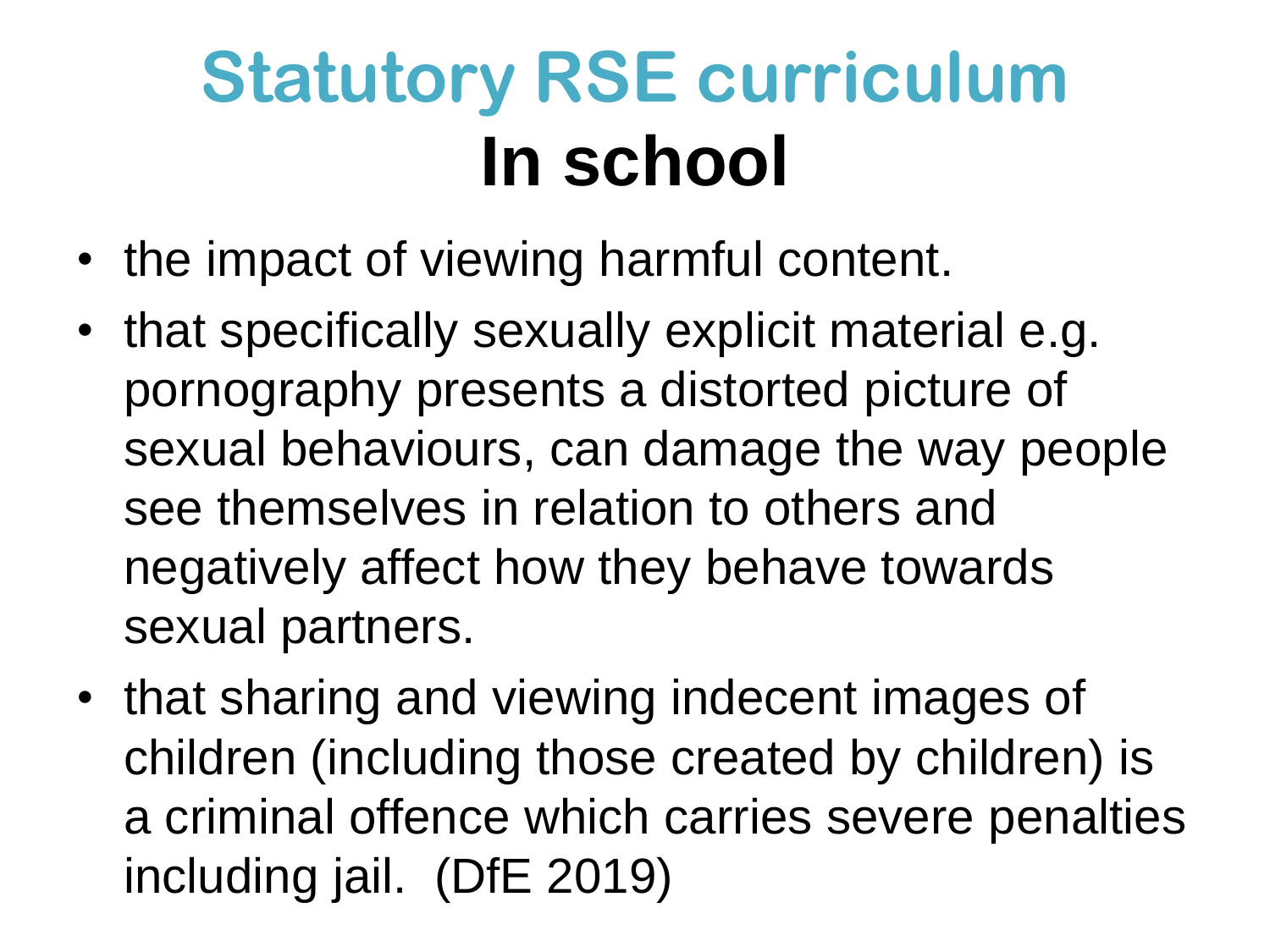# **Talking at home**

From puberty onwards it is perfectly normal for children to be interested in:

- $\checkmark$  Bodies their own and other peoples'
- $\checkmark$  Relationships

 $\sqrt{S}eX$ 

Relationship and sex education starts at home.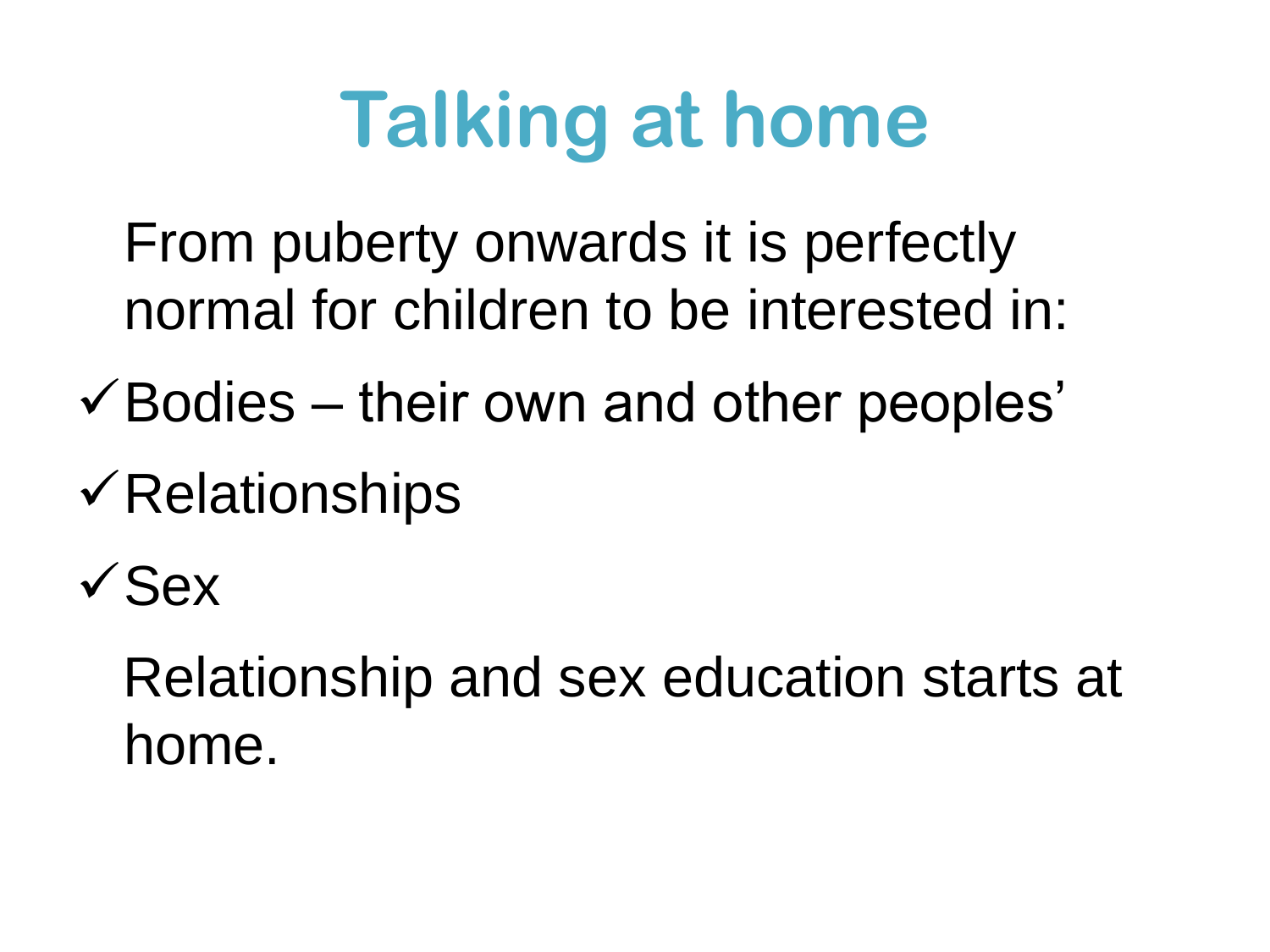#### **What to do if a child sees inappropriate material**

Don't overreact if your child tells you about something they have seen.

You might feel shocked and angry but deal with it calmly so the child knows they can turn to you again.

Report intimate, explicit or inappropriate images to social media platform.

Report it to local police or the National Crime Agency Command (CEOP) at [http://ceop.police.uk](http://ceop.police.uk/)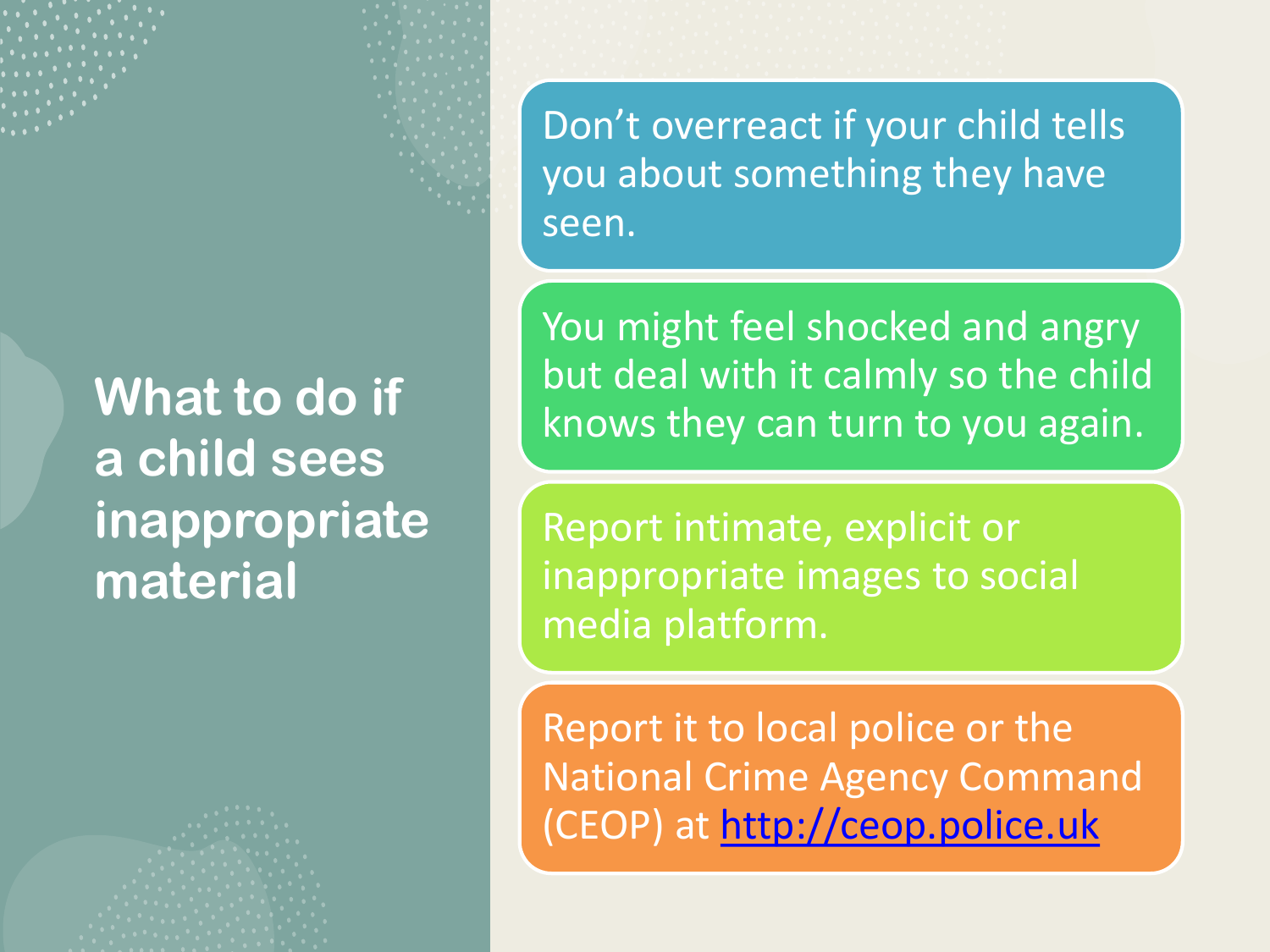# **CSE and the internet**

- Grooming children online for sexual abuse offline;
- Children viewing abusive images of children/pornographic images;
- Selling children online for abuse offline;
- Making abusive images of children;
- Viewing abusive images of children;
- Access to chat lines via the internet or mobile phones;
- Sexting.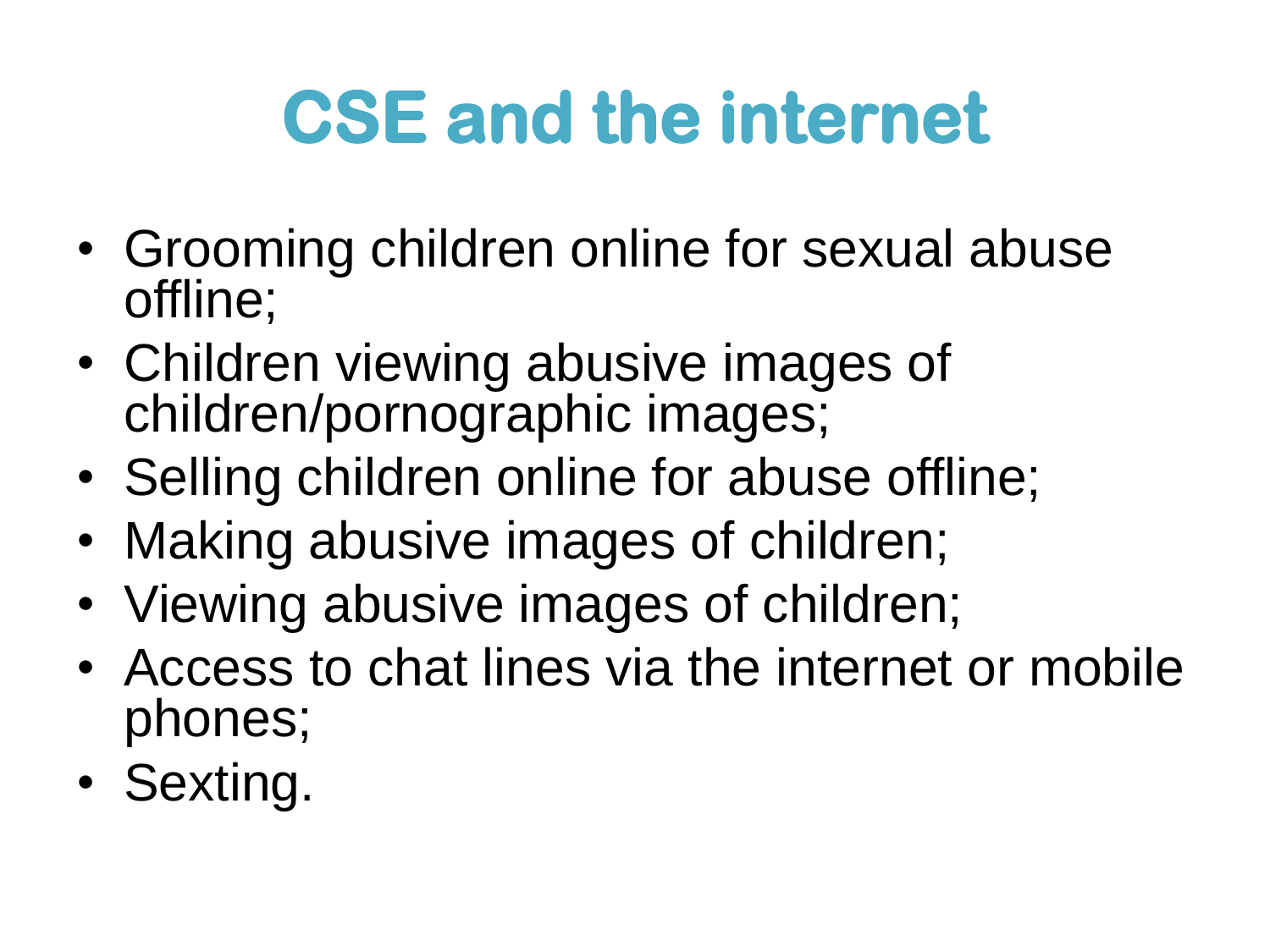#### **NSPCC social media research**

- Instagram increasingly being used in online grooming offences.
- Facebook-owned apps (Instagram, Facebook, WhatsApp) were used in 51% of cases.
- Snapchat was used in 20% of cases.
- 12,925 offences recorded by police in England and Wales from April 2017 to March 2020, with experts saying poorly designed social media sites are putting children at risk.
- NSPCC calling for the PM to bring forward Online Harm legislation.
- PM urged to ensure companies and named managers can be held criminally responsible for failing to protect children from avoidable harm and abuse.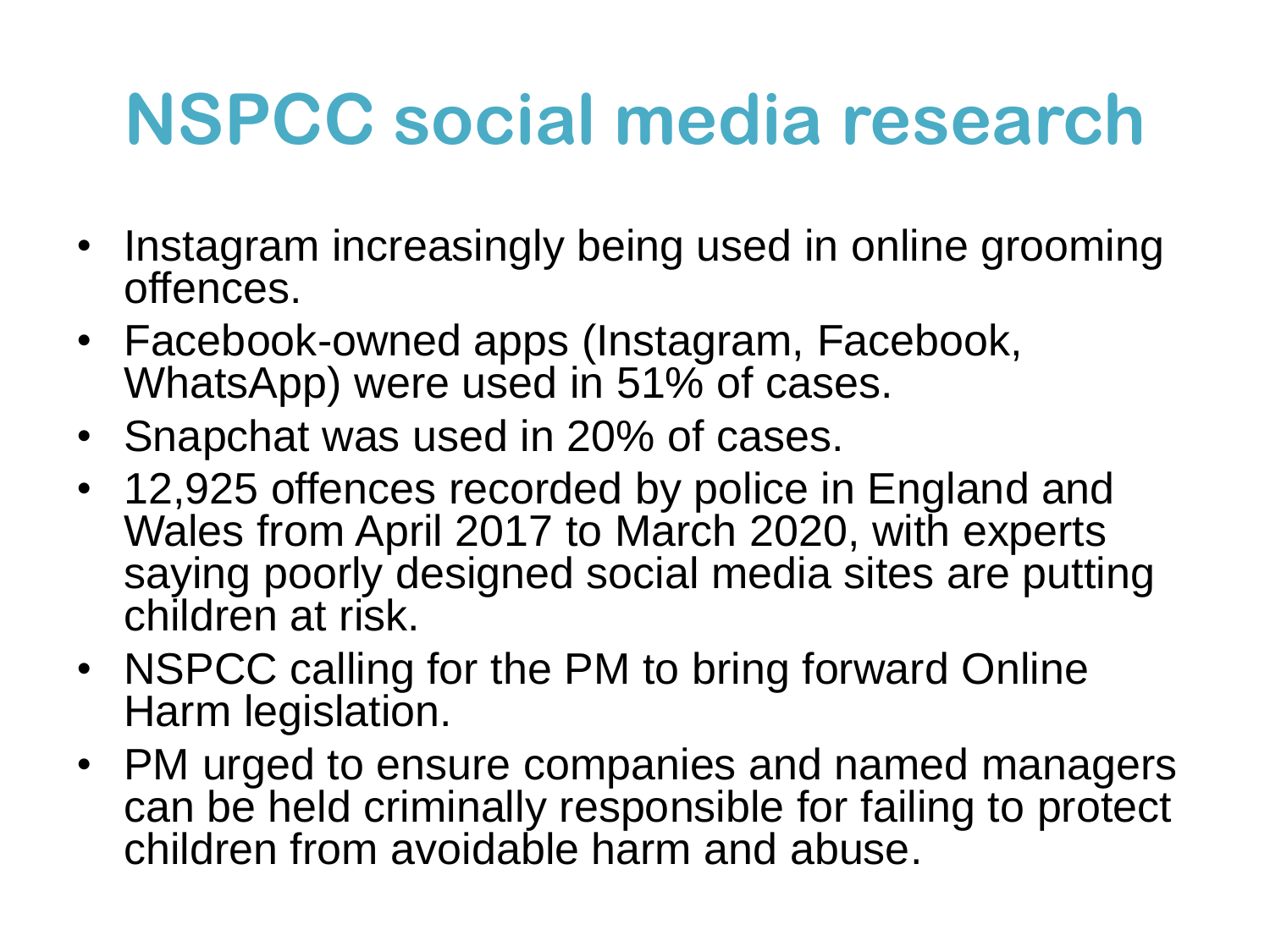# **Since lockdown**

Europol warns that it has received information which *"strongly indicates increased online activity by those seeking child abuse material"*, and that abusers expect children *"to be more vulnerable due to isolation, less supervision and greater online exposure.*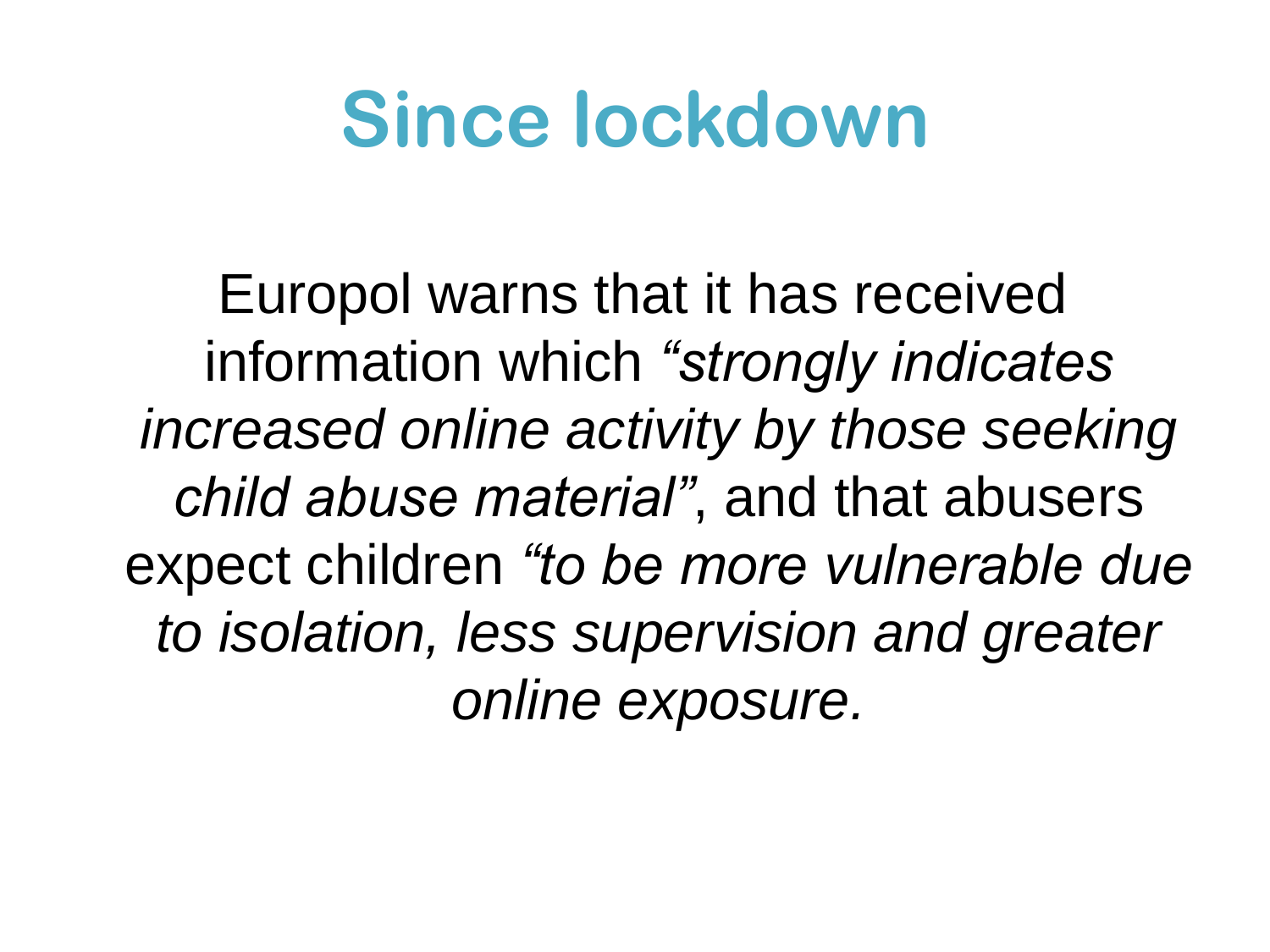# **Sexting**

- Sending of provocative or sexual photos, messages or videos.
- Can be flirty or cheeky messages.
- Can be more graphic and involve the making and sharing of nude or semi-naked pictures or videos.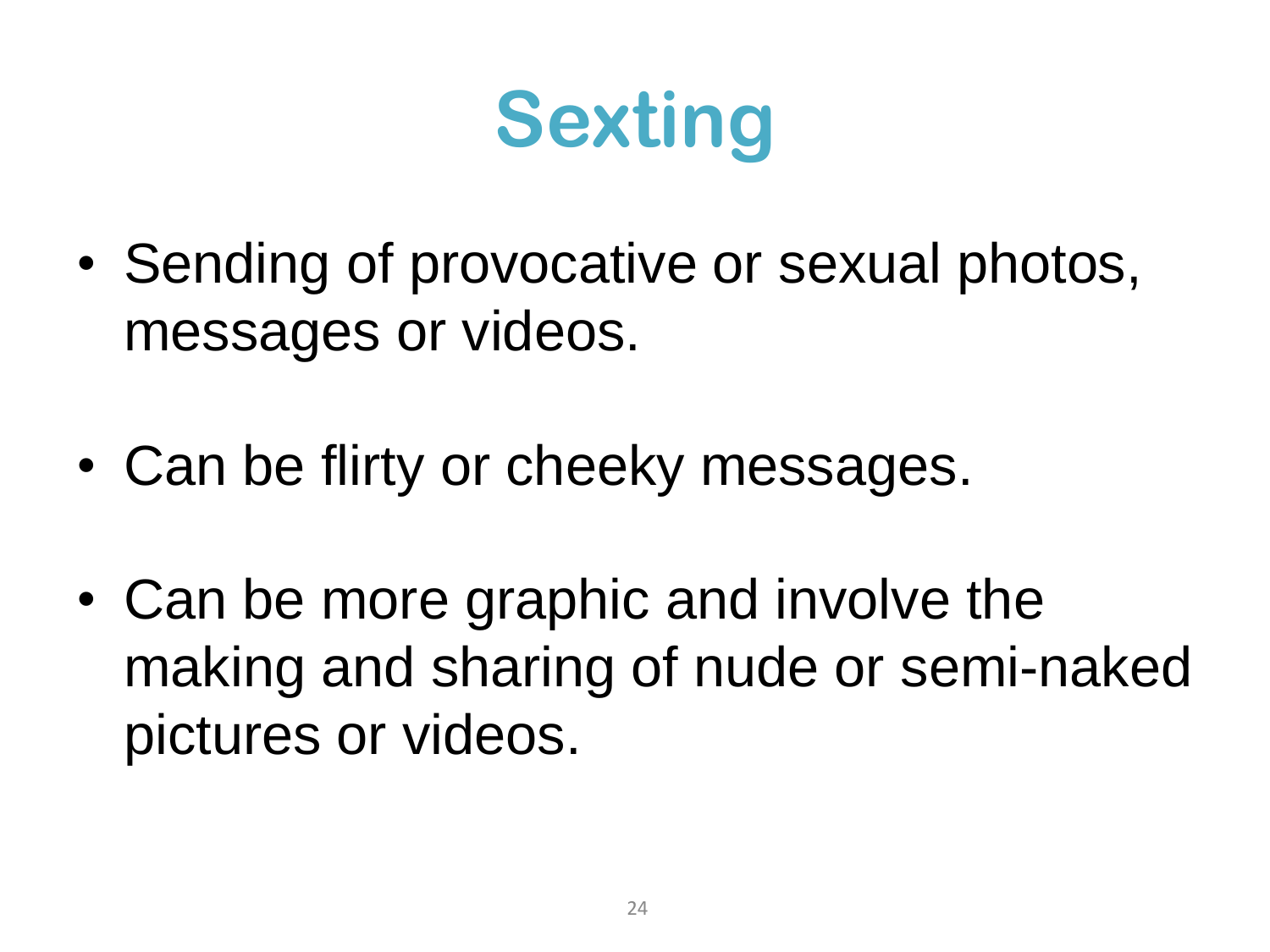#### **What do you think they said?**

#### **100 young people were asked: 'Why do people send nudes?'**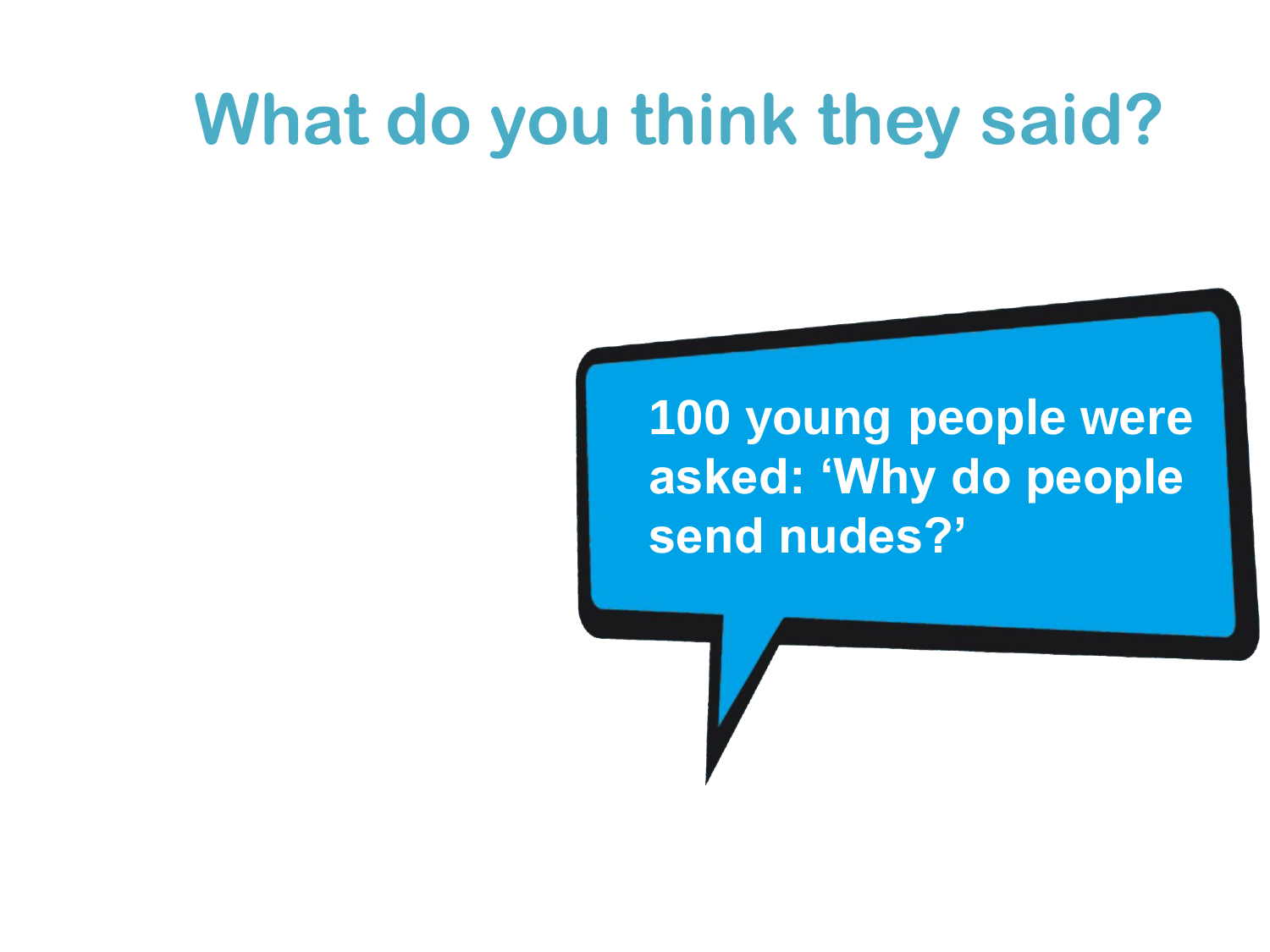#### **Main motivations for 'sexting'**

- 1. Normal part of a romantic or sexual relationship
- 2. Because everybody does it
- 3. Because they sent me one
- 4. To get attention from someone you fancy
- 5. To get positive comments left
- 6. Because it's exciting
- 7. To have fun / joking about
- 8. To get an image back.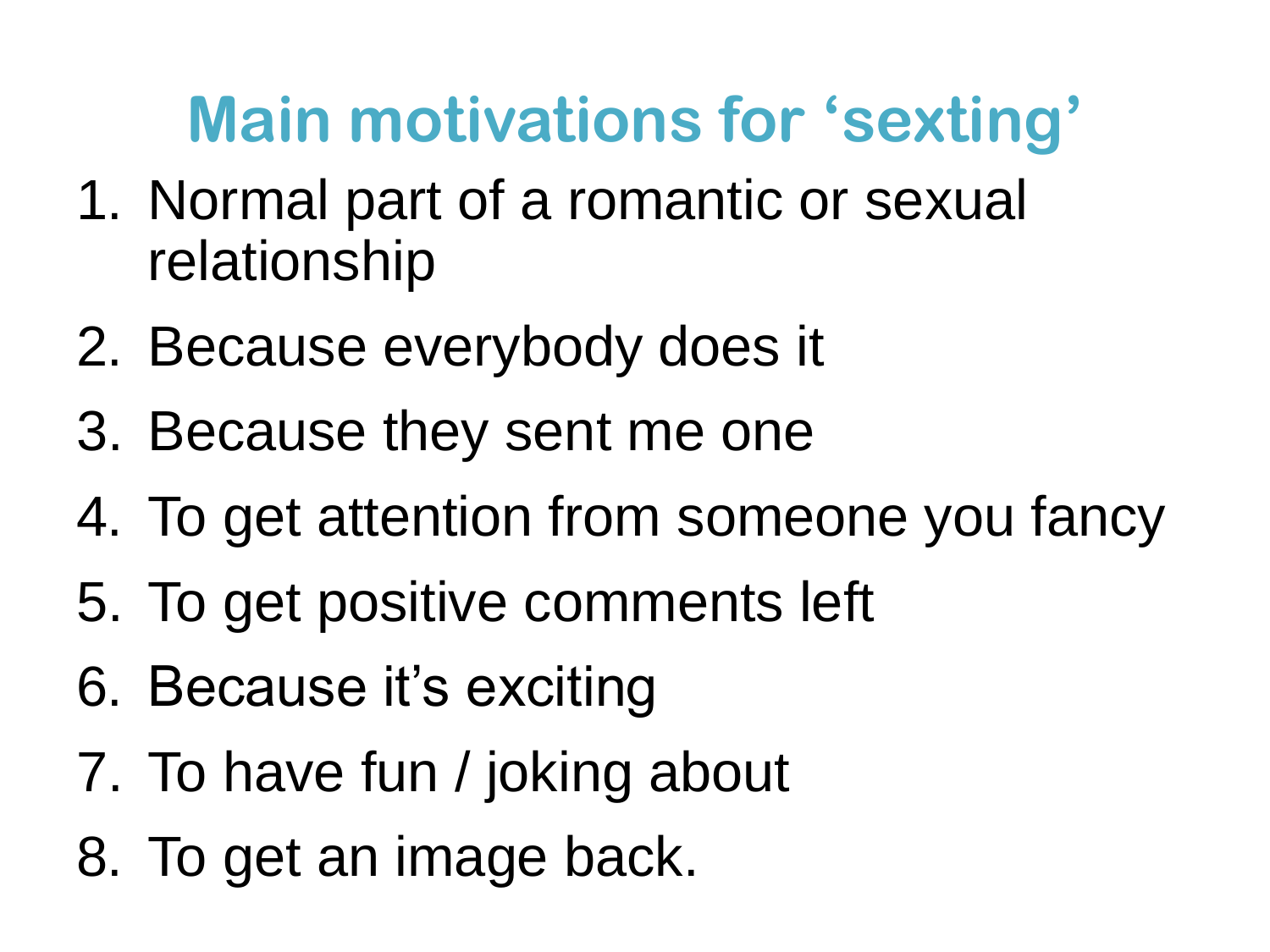#### **Potential consequences**

- Invisible viewership―can be forwarded to *anyone, anywhere, anytime.*
- Embarrassment and shame
- Anger if pictures have been shared or taken without consent
- Images may be used for control and bullying. Threat of revenge, open to blackmail.
- Fear and anxiety over where the pictures are and who has seen them and who hasn't.
- Can damage a young person's digital reputation now and in the future
- Inappropriate pictures can be a part of online grooming.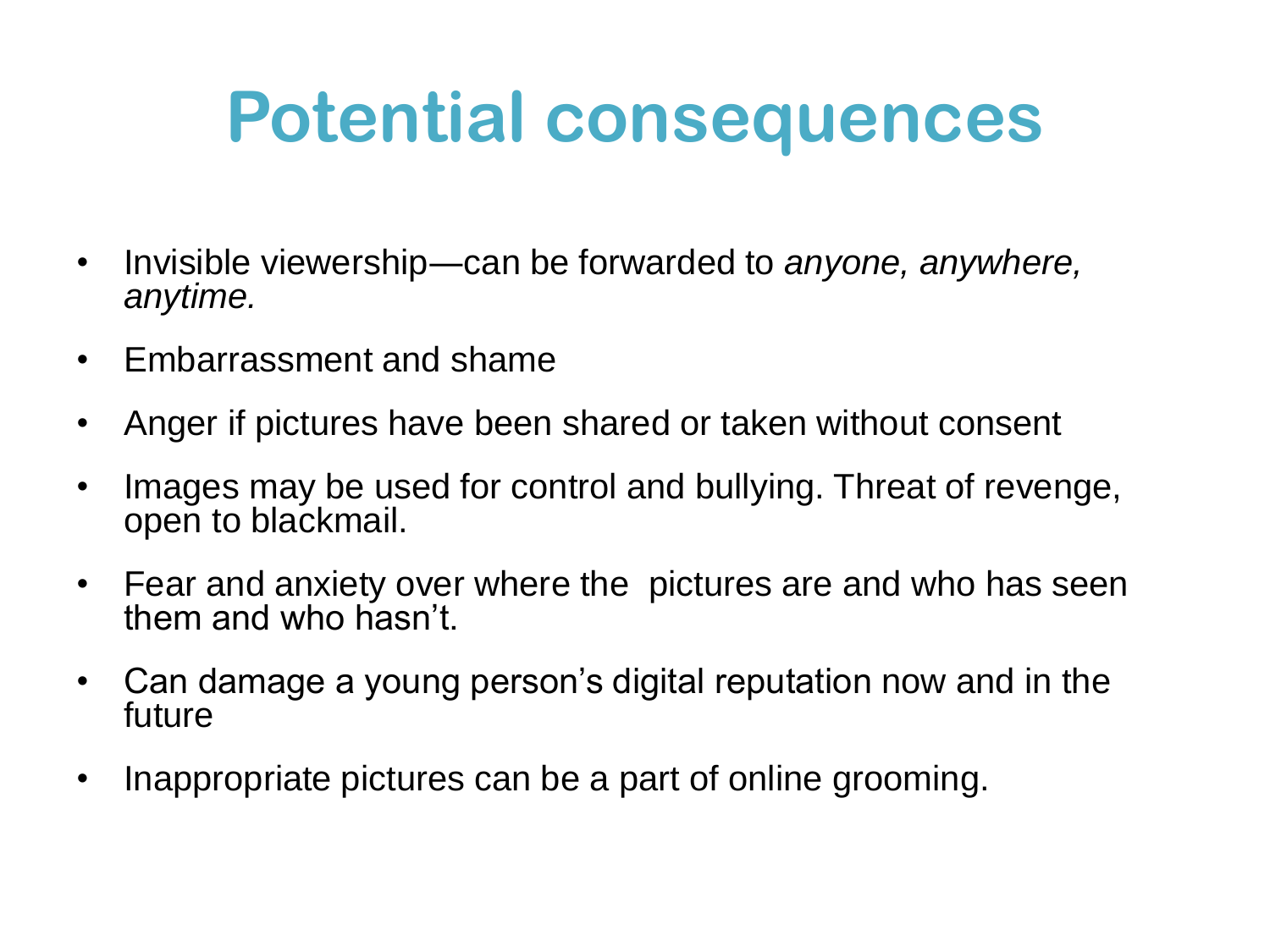# **Making and sharing inappropriate images – the law**

- The age of sexual consent is 16.
- It is illegal for anyone U18 to view porn.
- It is illegal to take a sexually explicit picture and /or film anyone U18 naked.
- This includes consenting U18 couples & 'naked selfies' – even if they are never sent.
- It is also illegal to 'incite' U18's.
- Some porn is illegal to watch, make or distribute at any age.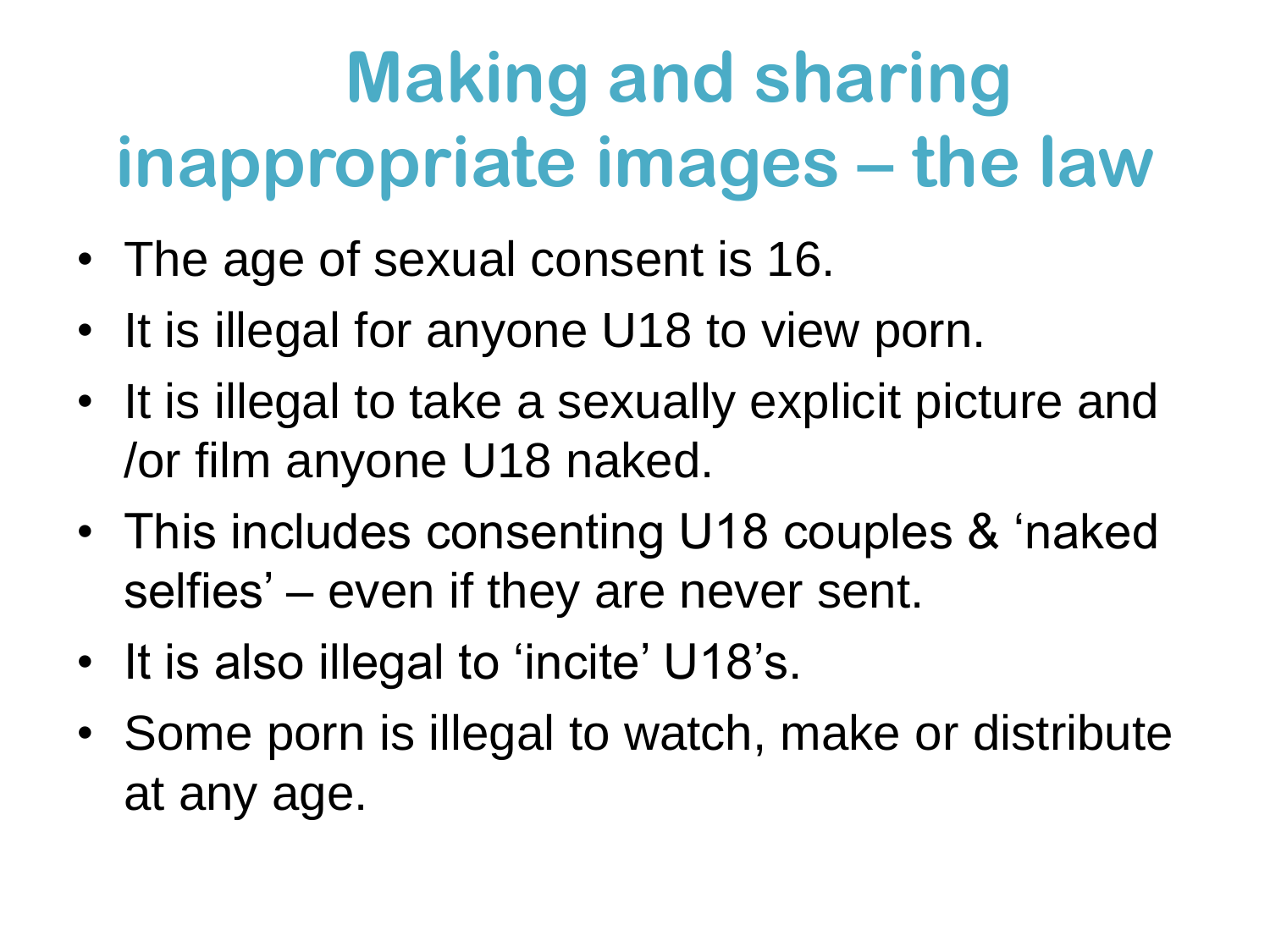#### **Youth Produced Sexual Imagery**

- Outcome 21 may be considered the most appropriate resolution where the making and sharing is considered non-abusive and there is no evidence of exploitation, grooming, profit motive, malicious intent (e.g. extensive or inappropriate sharing (e.g. uploading onto a pornographic website) or it being persistent behaviour.
- Where these factors are present, outcome 21 would not apply.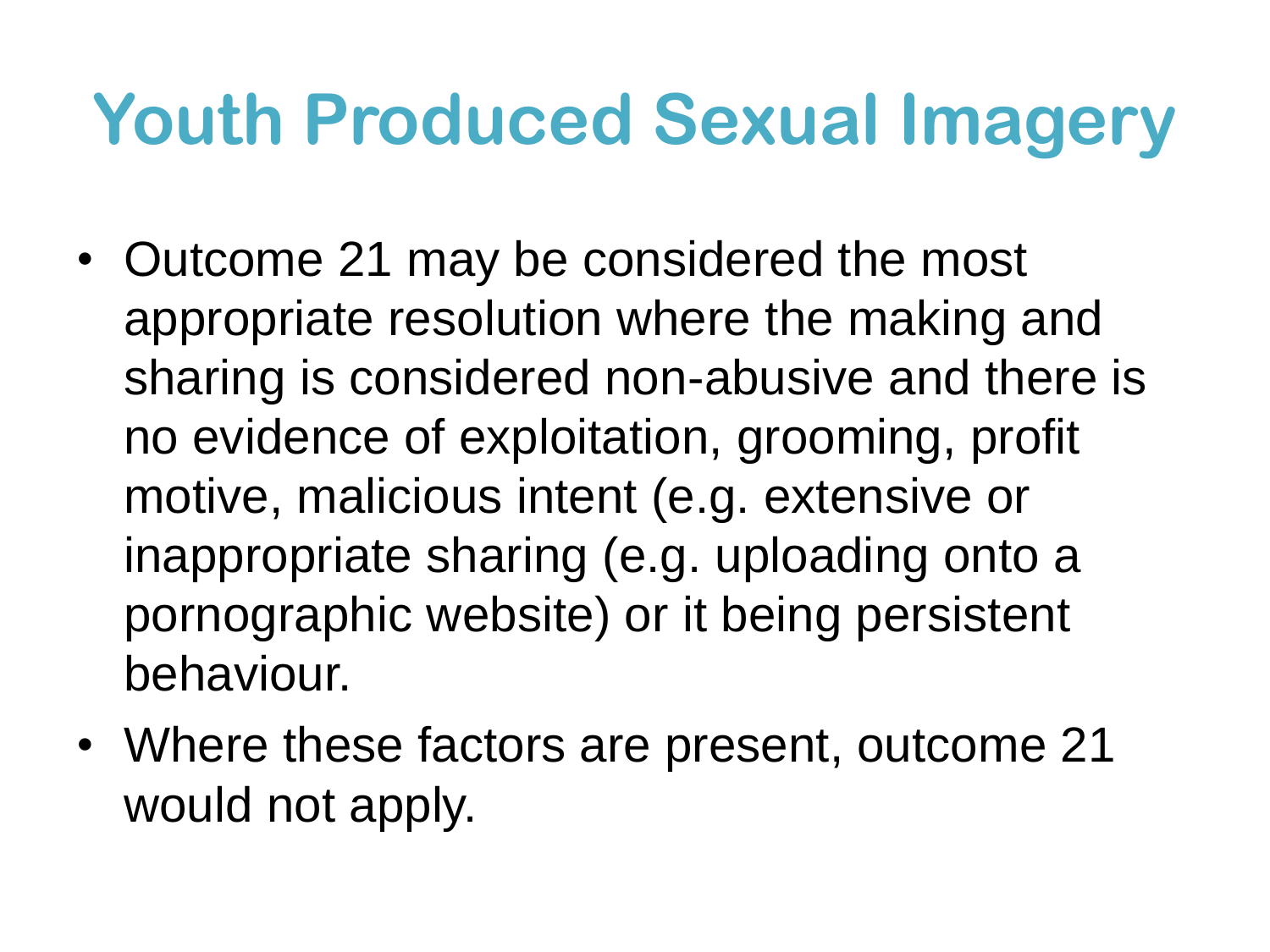#### **Messages to give**

- Think first
- Don't do anything you are uncomfortable with
- Think carefully about who you trust
- If someone is putting pressure on you, get help
- Things can be shared, forwarded and posted online very quickly
- Keep talking we will help you
- If things do go wrong don't wait, get help fast.